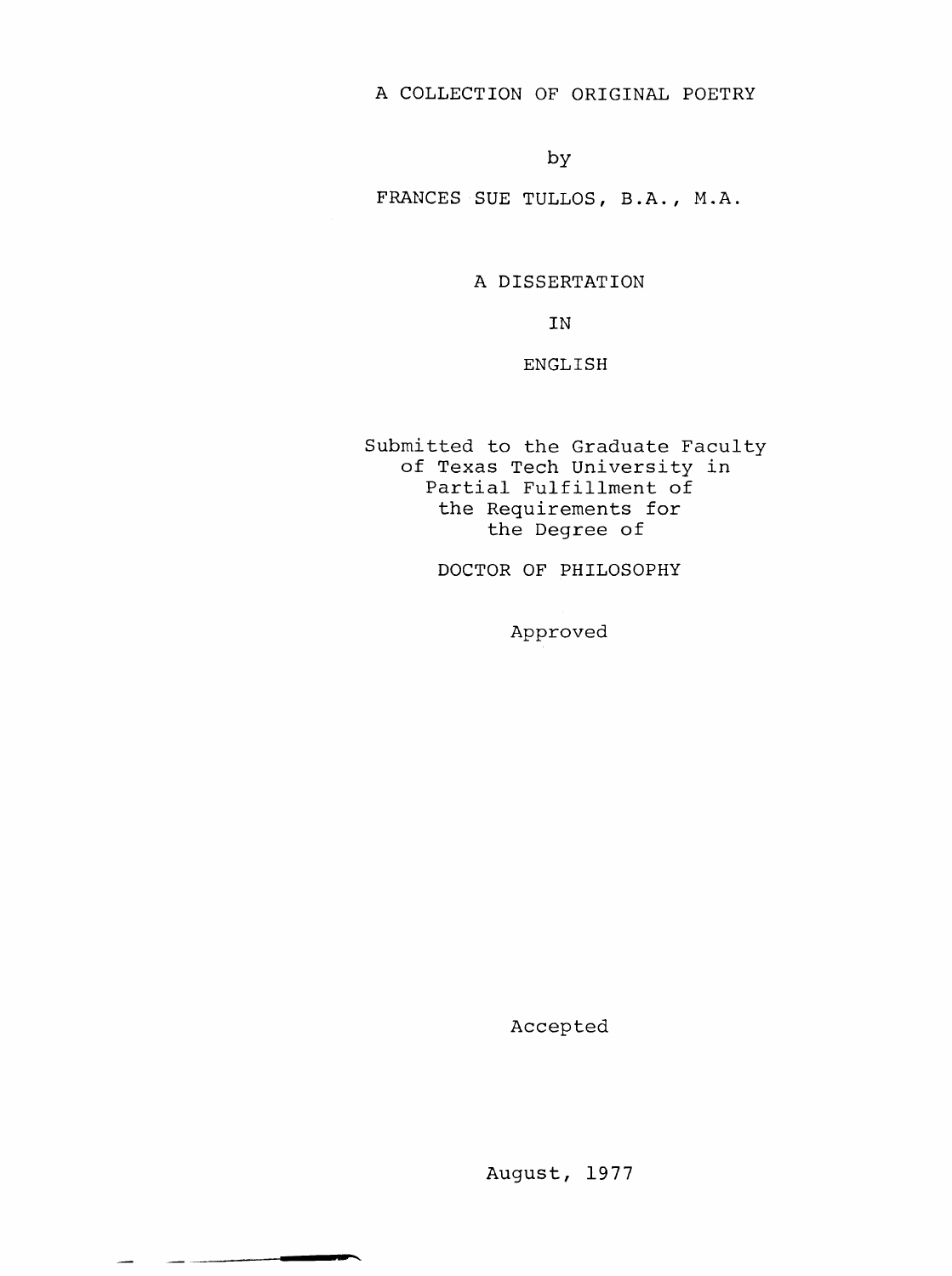

#### ACKNOWLEDGMENTS

I am deeply indebted to Dr. Walter R. McDonald, Chairman of my committee, for his criticism of my work. I also wish to thank Dr. Daryl E. Jones for his critical judgments. I am appreciative of the help which I have received from the remaining members of my committee: Dr. J. Wilkes Berry, Dr. Dahlia J. Terrell and Dr. Patrick W. Shaw. I am also grateful to Mrs. Patricia Grillos for her assistance in proofreading.

ii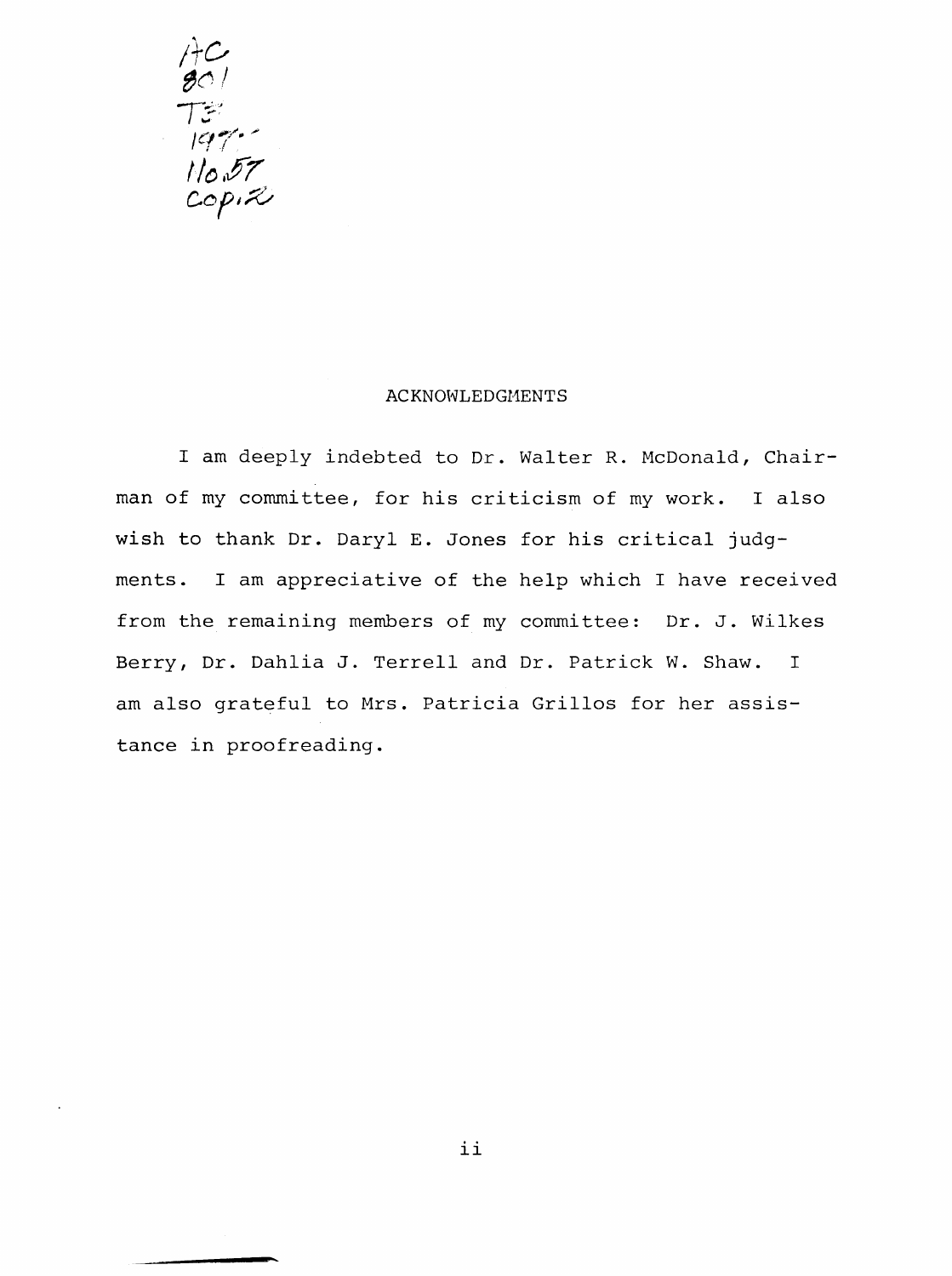# TABLE OF CONTENTS

|         |                                                  | ii              |
|---------|--------------------------------------------------|-----------------|
| Chapter |                                                  |                 |
| I.      | AN ESSAY CONCERNING THE POEMS<br>IN THIS VOLUME. | $\mathbf{I}$    |
| II.     | PERSONA POEMS                                    | $7\overline{ }$ |
|         | A Prioress in Limbo Twelfth Night.               | $7\overline{ }$ |
|         | The Widow of Dives Laments                       | 9               |
|         | Potiphar's Lady Regards Her Existence.           | 11              |
|         | Judas Iscariot                                   | 13              |
|         | Persephone In Autumn                             | 14              |
|         | Anne Boleyn.                                     | 15              |
|         | Catherine of Aragon.                             | 16              |
|         | Claudia.                                         | 17              |
|         | The Two Marys.                                   | 18              |
| III.    | MISCELLANEOUS POEMS                              | 22              |
|         | Uncommitted.                                     | 22              |
|         | Waiting at Yuletide For My Sister.               | 23              |
|         | Departure.                                       | 24              |
|         | Forsaken                                         | 25              |
|         | Elegy.                                           | 26              |
|         | Because of You                                   | 27              |
|         | Isolation.                                       | 28              |
|         |                                                  |                 |

 $\langle \cdot \rangle$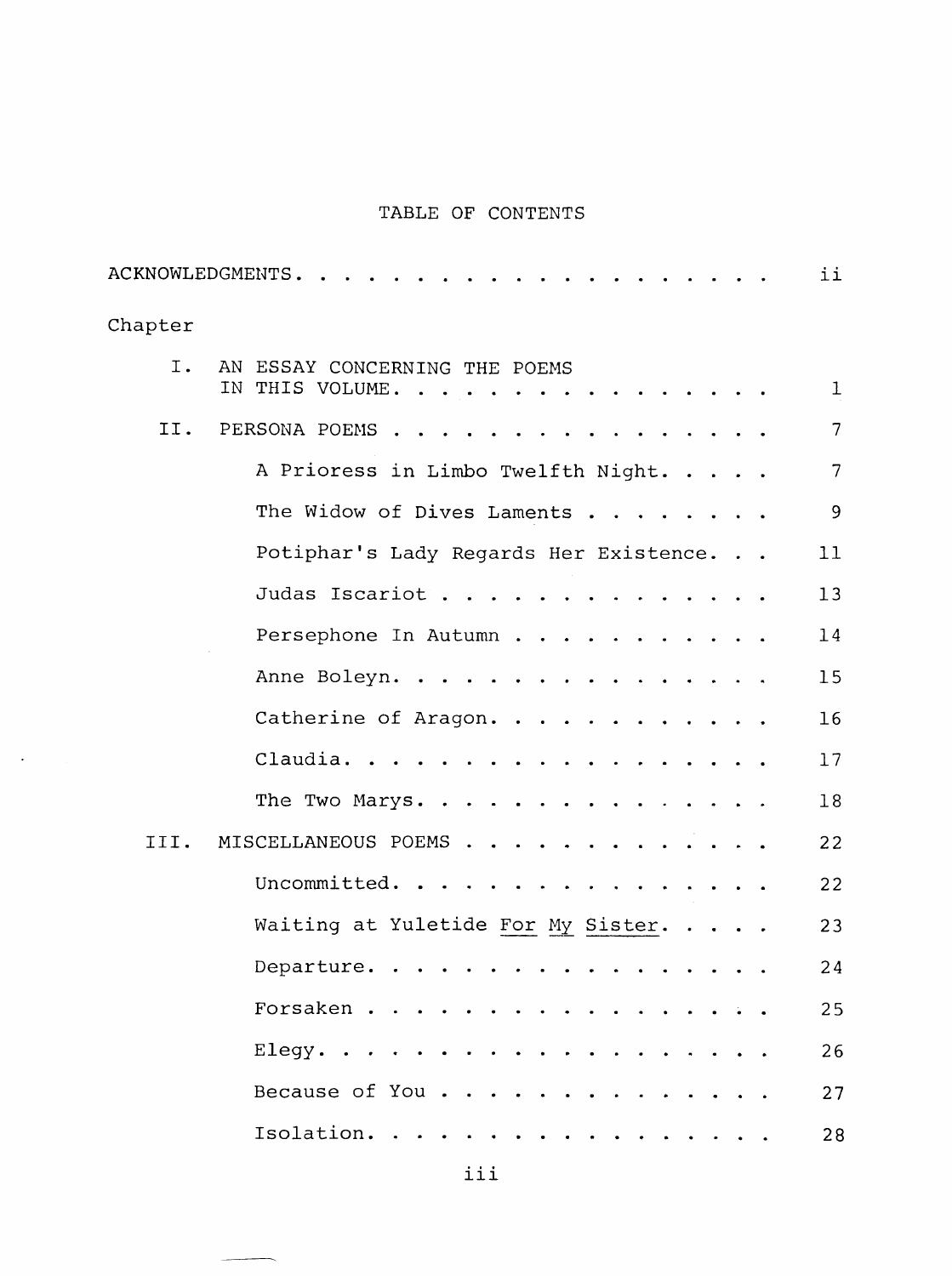| Us<br>$\sim$                                       | 29             |
|----------------------------------------------------|----------------|
| Maundy Thursday.                                   | 30             |
| Ash Wednesday.                                     | 31             |
|                                                    | 32             |
| Your Letter.                                       | 33             |
|                                                    | 3 <sub>4</sub> |
|                                                    | 35             |
|                                                    | 36             |
|                                                    | 37             |
| January.                                           | 38             |
| February                                           | 38             |
|                                                    | 38             |
|                                                    | 38             |
| May.                                               | 38             |
|                                                    | 39             |
| April.                                             | 40             |
|                                                    | 41             |
|                                                    | 42             |
| To Sylvia Plath.                                   | 43             |
| Tribute to $G. \ldots \ldots \ldots \ldots \ldots$ | 44             |
| Golden Anniversary--She.                           | 45             |
| Months On Parade                                   | 46             |
|                                                    |                |

 $\hat{\mathcal{E}}$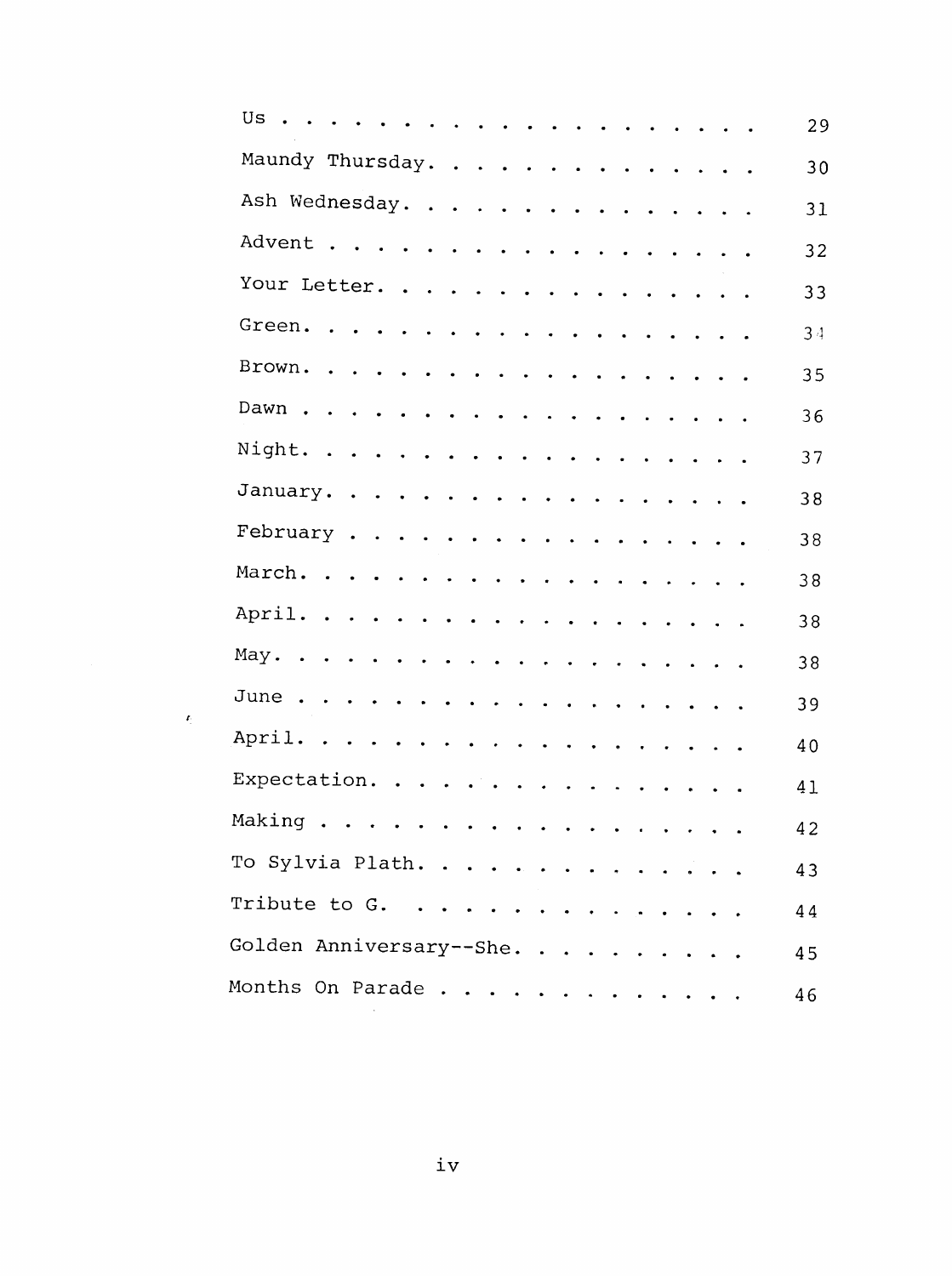#### CHAPTER I

# AN ESSAY CONCERNING THE POEMS IN THIS VOLUME

In his essay, "Tradition and the Individual Talent," T. S. Eliot asserts the impersonality of art. He argues, consequently, that the emotions of a poet are not on parade; that poems are not confessional, and that the true artist wants to escape his emotions in order to be able to transform them into art. Eliot, then, rejects the "romantic" conception of poetry in favor of one that combines both modern and classical elements. In "The Wasteland" for instance, Eliot makes the Greek prophet Tiresias a witness to the decay of love which Eliot sees occurring in twentieth-century London. Eliot also believes that poets should be scholars, working to make the intellectual pasts of different cultures a part of the craft of poetry, which, despite its dependence upon tradition, must remain new and vital. Because my view of poetry is similar to Eliot's, and since many of my poems are those in which a persona figures prominently, I acknowledge him as a major literary influence. Others to whom I owe a poetic debt are Edna St. Vincent Millay, Emily Dickinson, John Keats, William Morris, and Henry Wadsworth Longfellow.

 $\mathbf{1}$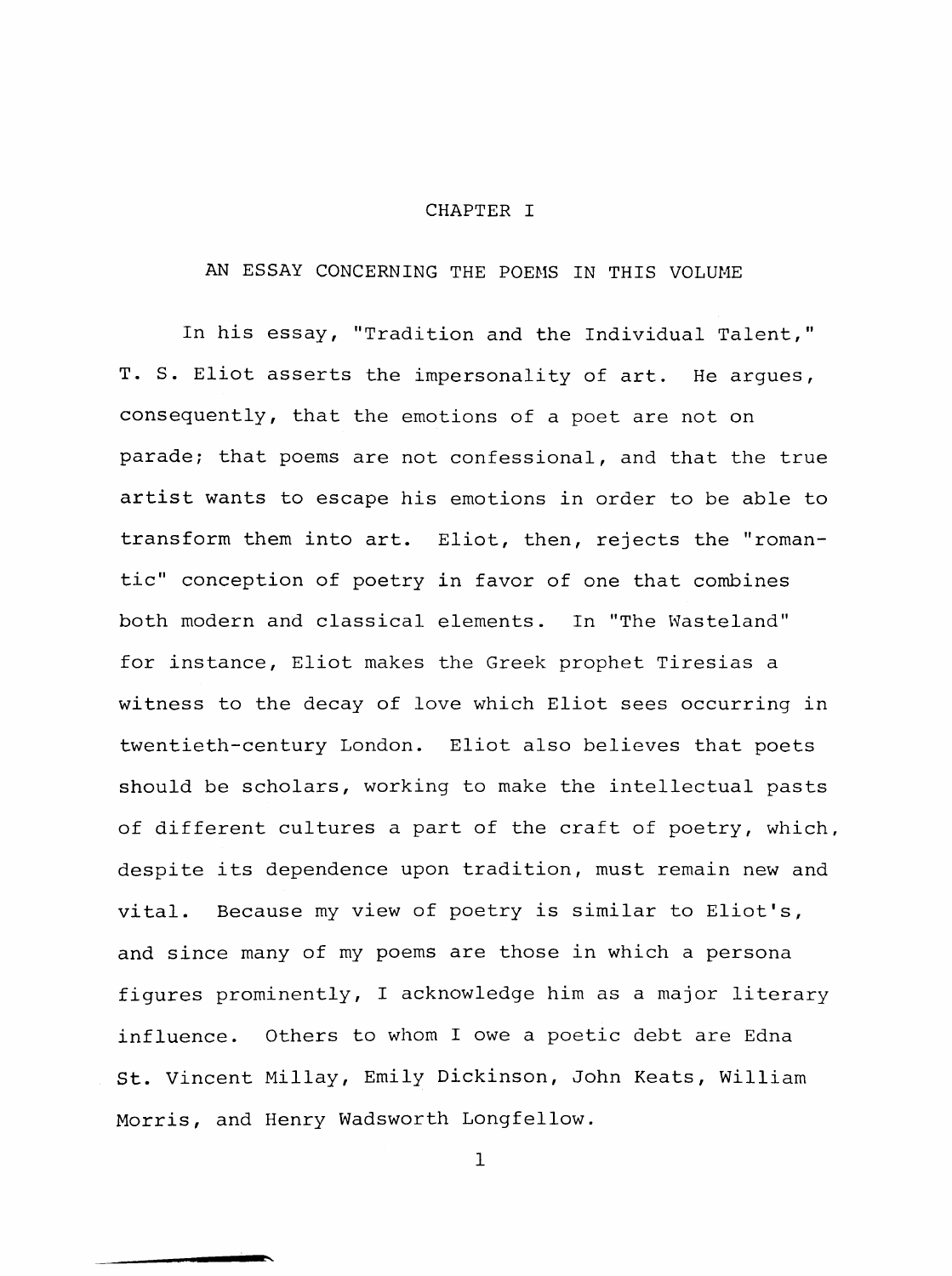From Edna St. Vincent Millay, I have acquired a diction which combines the archaic and the contemporary. She has also given me a somberness of tone, a love for natural beauty, and a deep awareness of the fragility of human existence. From Emily Dickinson I have absorbed the power of the restrained understatement, which Miss Dickinson uses so well in her poem, "After Great Pain." Keats has bequeathed me a love of sensuous imagery, an awareness of the medieval past, and an appreciation of autumn. "Ode To Autumn," "The Eve of Saint Agnes," and "La Bel Dam Sans Merci" have influenced me particularly. Morris and Longfellow have shown me the importance of expert narration, and I am especially indebted to Longfellow's "Evangeline."

As Eliot's definition of poetry implies, poems are traditional in diction, subject matter, and source, a characteristic which describes accurately the poems in this volume. Both tone and vocabulary remain restrained and muted, even in poems which portray violent actions. A case in point occurs in "Persephone In Autumn," when, associating the harvest festivities with her imminent return to Hades, Persephone uses harvest imagery to imagine her impending ravishment. In "Potiphar's Lady Regards Her Existence," the calm delineation of the routine which Potiphar's wife is forced to follow only accentuates the lovelessness of her arranged marriage. Indeed, the decorum

2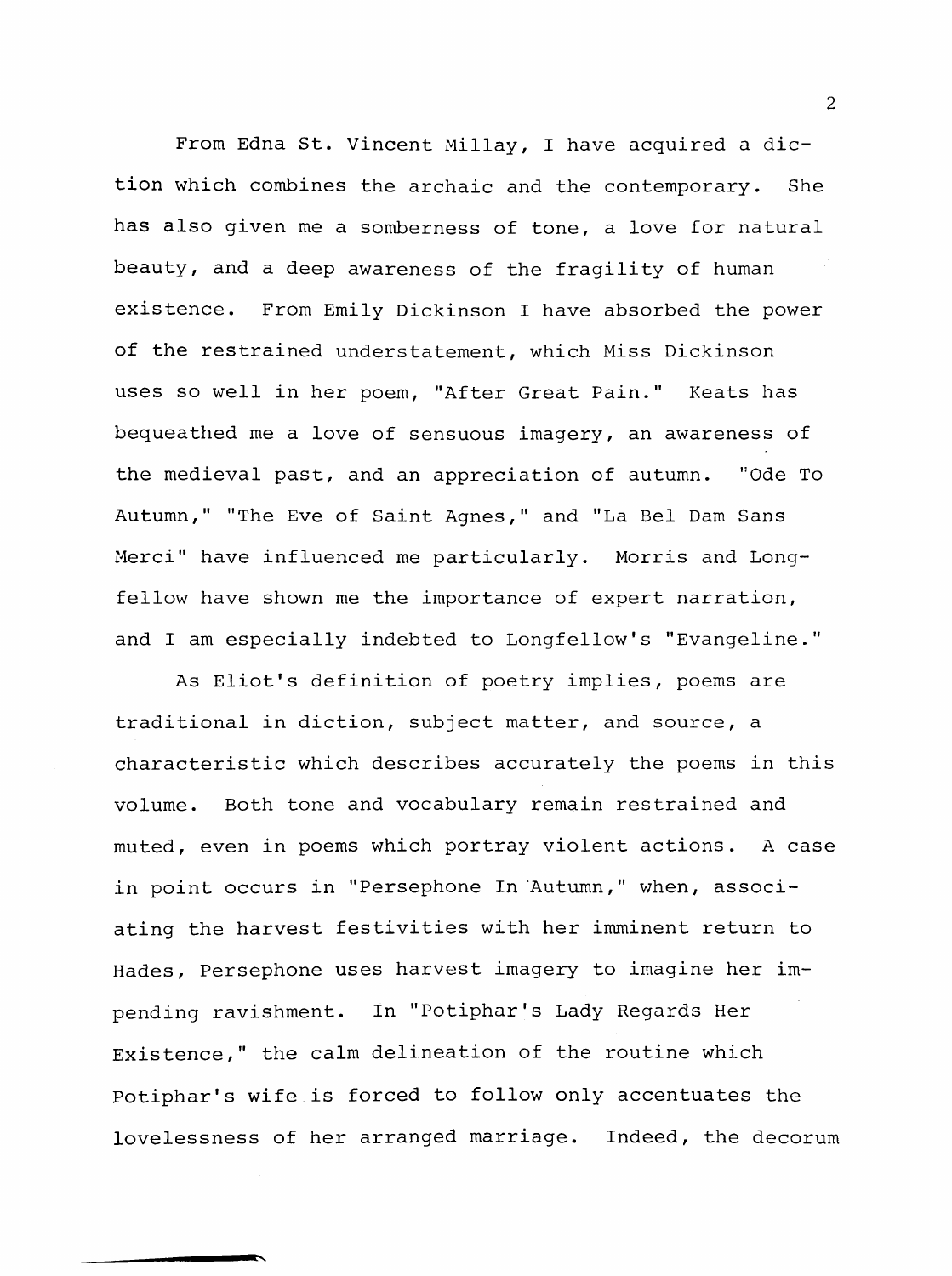of the girl during the wedding feast underscores the resentment beneath her passive demeanor. In "Judas Iscariot," the quiet manner in which Judas outlines his idealism makes his loss of it all the more believable. A disillusioned aristocrat, he finds the masses distinctly unappealing, and, given his lifestyle, he is not likely to be familiar with either "torn pockets," "gravel," or "hard cheese." Sources for my poems are varied, as indicated by the quotations preceding each work. They include not only the Old and New Testaments, but the Book of Common Prayer and Heloise's letters to Abelard, which I have read in translation. Other sources are, of course, Greek mythology, and scattered facts which I have gleaned from my reading of historical novels dealing with Biblical times and Sixteenth-Century England.

Besides believing that poetry ought to derive from tradition but not be synonymous with it, I, like Eliot, feel that any poet must somehow forge something personal from the scholastic past to which he is an heir. I view the persona poems as the result of my involvement with the Biblical and historical past. Like the author of Ecclesiastes, I, too, feel that there is virtually "nothing new under the sun,"--that all people in all cultures have suffered, conformed, and rejoiced in the prescriptive manner set out by those cultures, and that their struggles and

3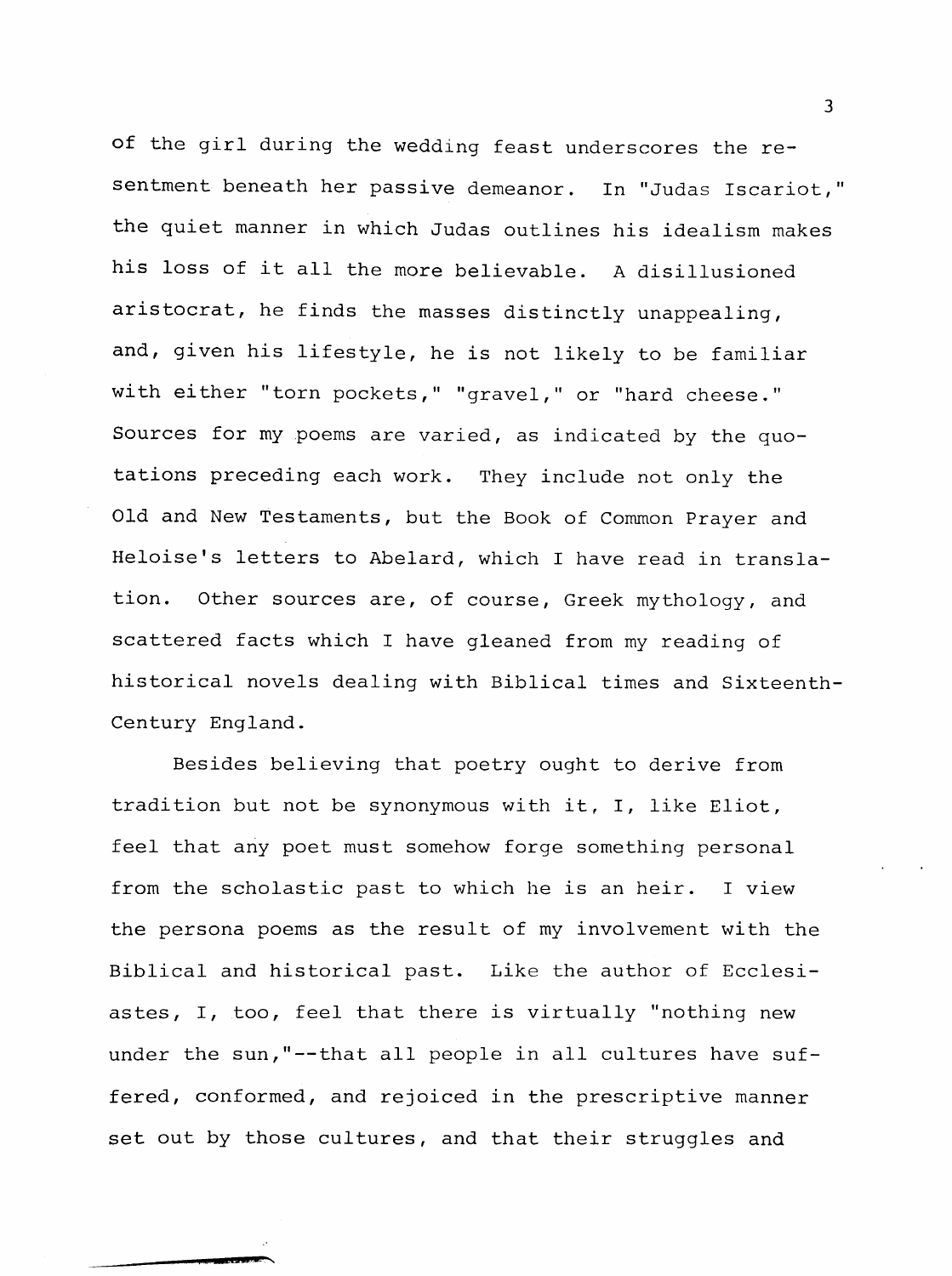feelings are accessible and applicable to us. Heloise's battle with the flesh and the spirit is something which contemporary people can understand and the conformity of Potiphar's lady to the will of her family is not merely an event in the pre-Christian era. Although many of these characters are mentioned in history, history does not attempt, as I have done, to examine the motives behind the characters' actions, thus endowing otherwise insignificant people with human dignity and fallibility. In creating these characters, I have become more compassionate toward them, and have somehow made them a part of my existence. To me, Persephone is no mere legend to explain the coming of winter, but a terrified girl on the verge of insanity. Catherine of Aragon, likewise, is not just a rejected queen, but a dignified woman who welcomes death as one would a lover. Finally, Claudia, Pilate's wife, does not emerge as superstitious, but instead as merciful, empathetic, and sensitive.

While the persona poems recreate the historical past, three other poems are based on events in my own past: "Depature," "Elegy," and "Waiting At Yuletide." Even in these, though, the tone is reserved, and, while selfdisclosure exists, there is about it an undeniable reticence In "Tribute to G.," "Uncommitted," and "Golden Anniversary," I have modeled my characters on people I have known. The

 $\overline{4}$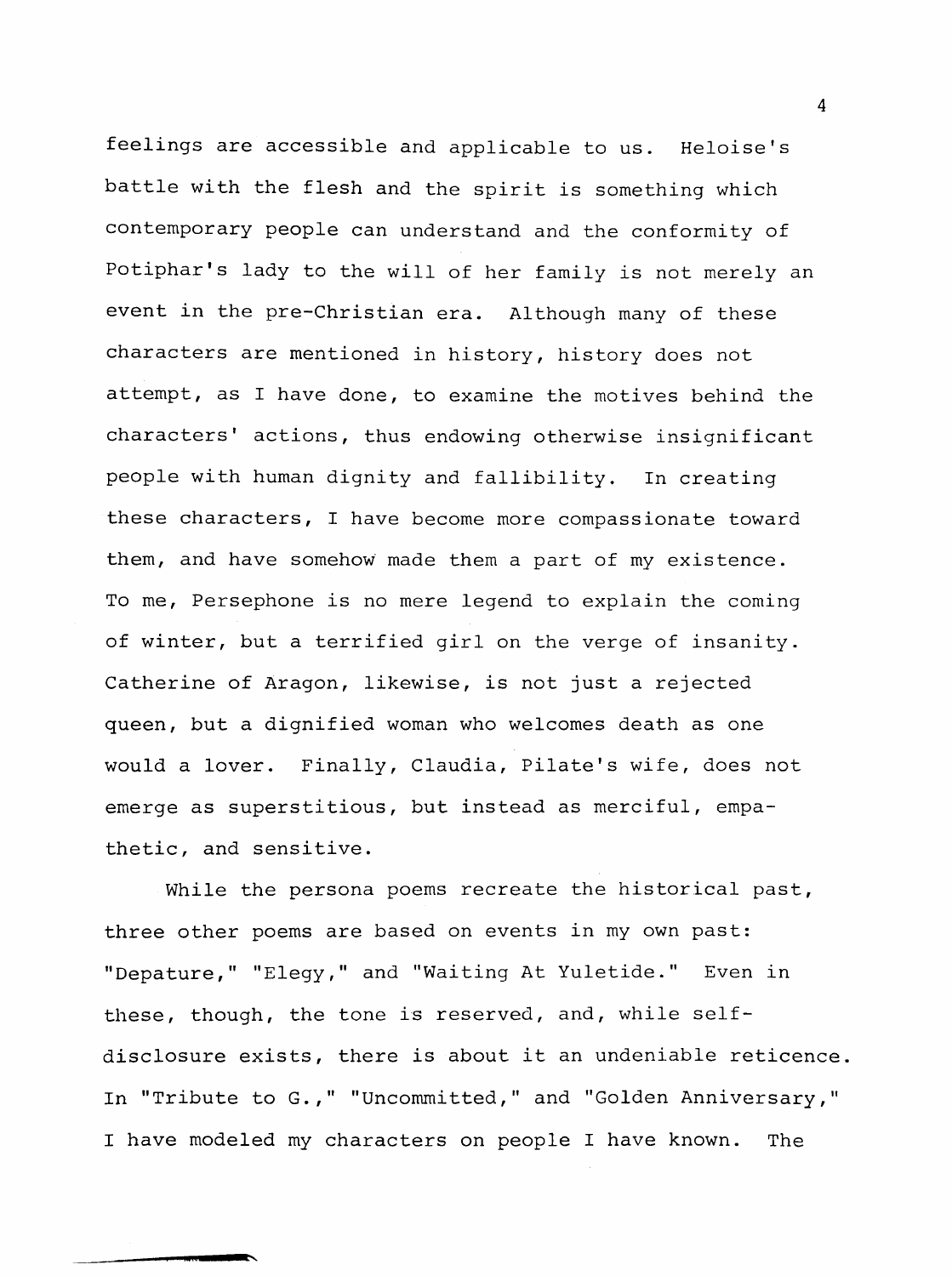color poems, "Green" and "Brown," and the seasonal and nature poems "Dawn," "Night," and the cycles portraying the months of the year are my attempts to visualize the world I have read about and experienced through hearing, smell, and touch. Many of these poems developed as visual exercises, games in imagery precision. Poems like "Maundy Thursday" and "To Sylvia Plath" are mood poems: that is. they try to capture in words a persistent and specialized feeling. Even in the second group of poems. I deal largely with the passing of time, as I consider seasons, events of the ecclesiastical year, and happenings from my own experience.

The poems collected here comprise what I believe to be the best of my writing. They stand as testament to the theory of poetry which I espouse: that poetry borrows from and molds tradition to make it into art; that writing persona poems compels the poet to be more objective, that is, nonpersonal; that a poet's past, while of secondary importance, is still a valuable poetic source, and that mood poems, though less' ambitious than persona poems, encourage percision in imagery and therefore ought to be written. My poetry is a series of paradoxes. It is muted and violent; sensuous and controlled; unsparing yet forgiving. It praises the beauty of nature and of human nature but does not deny that greed, lust, pain, and

5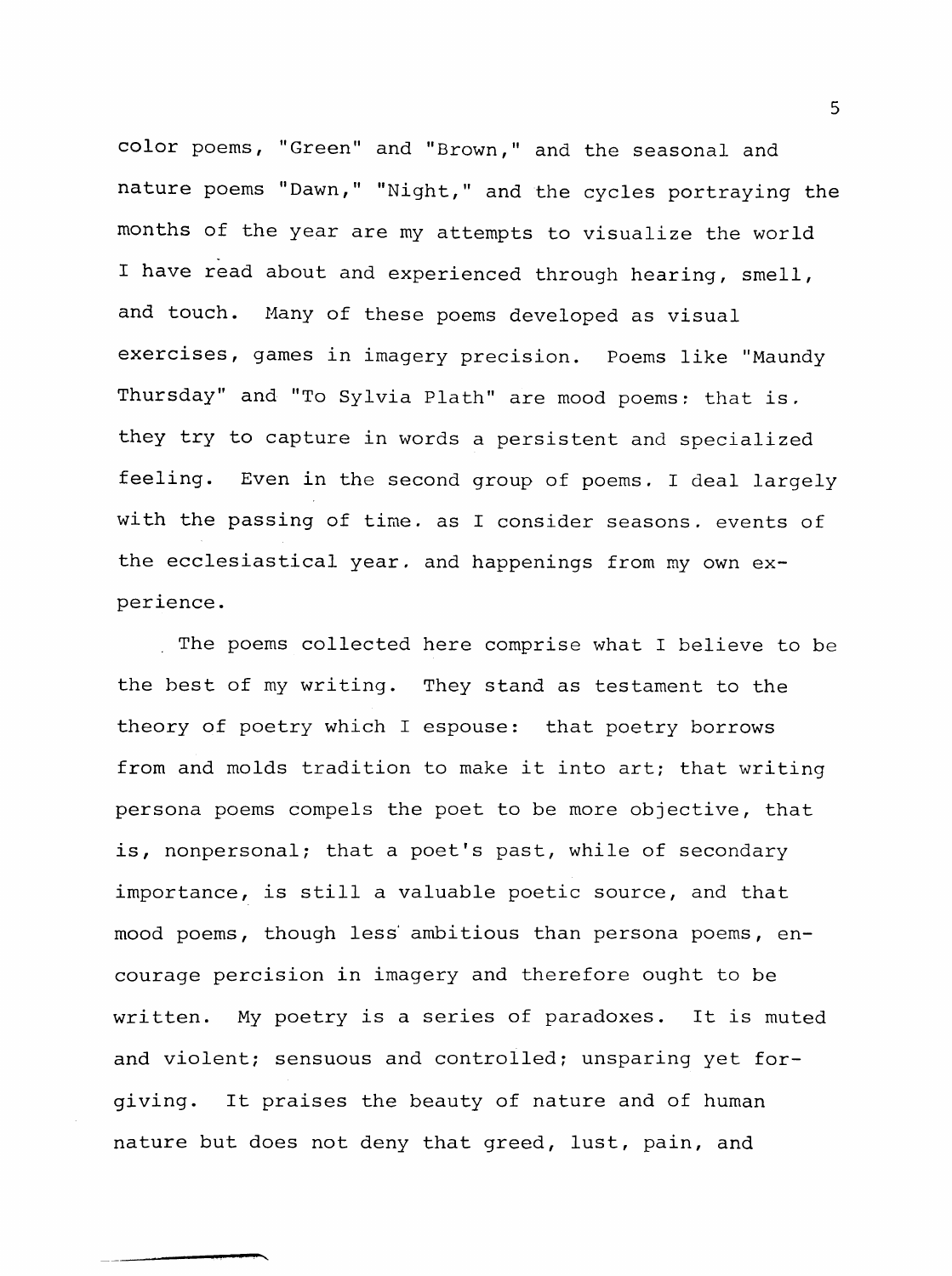alienation also exist in the world; and, in this sense, my poetry is affirmative and is both traditional and contemporary. It is also, I hope, what the heroine of Tennessee Williams' story, "The Field of Blue Children," thinks poetry should be: ".. . a net to catch beauty in."

 $\overline{\phantom{a}}$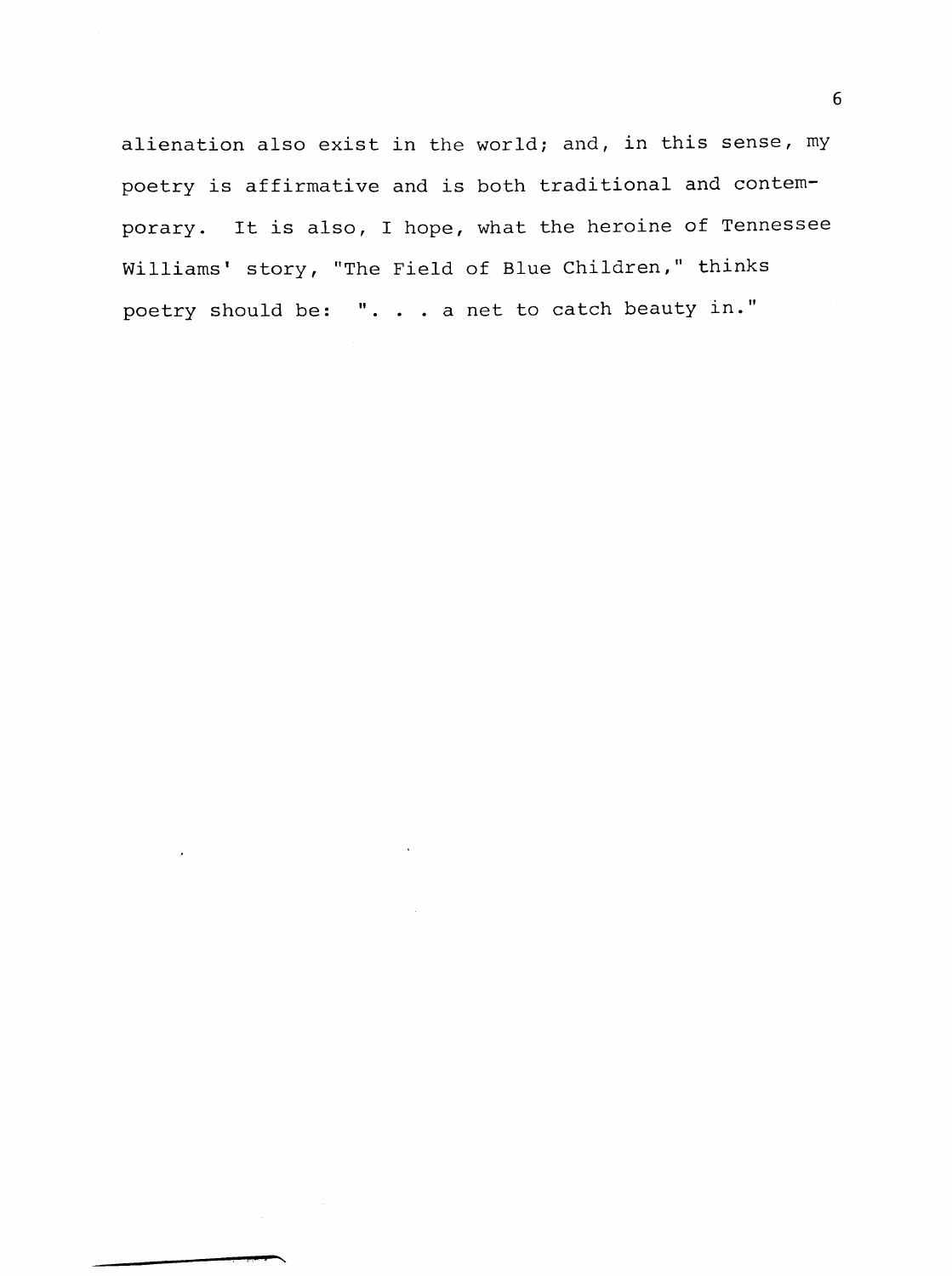#### CHAPTER II

#### PERSONA POEMS

A Prioress in Limbo

Twelfth Night

 $\sim$ 

A single bed In a single cell; A single cell In an ancient house: The barren granite, Cold. Under blankets I shiver And listen to the wind. While the mistress of novices, Clicking her beads, Dismisses her charges to prayers, Or to virginal dreams. They will lie alone And think upon their vows, Bonds to a bridegroom Conceived by a maid. And they, in their sleeping. Will smile. My crucifix clasped, I remember your name, Earthly magnificat. My crucifix clasped, I remember your name,

 $\overline{7}$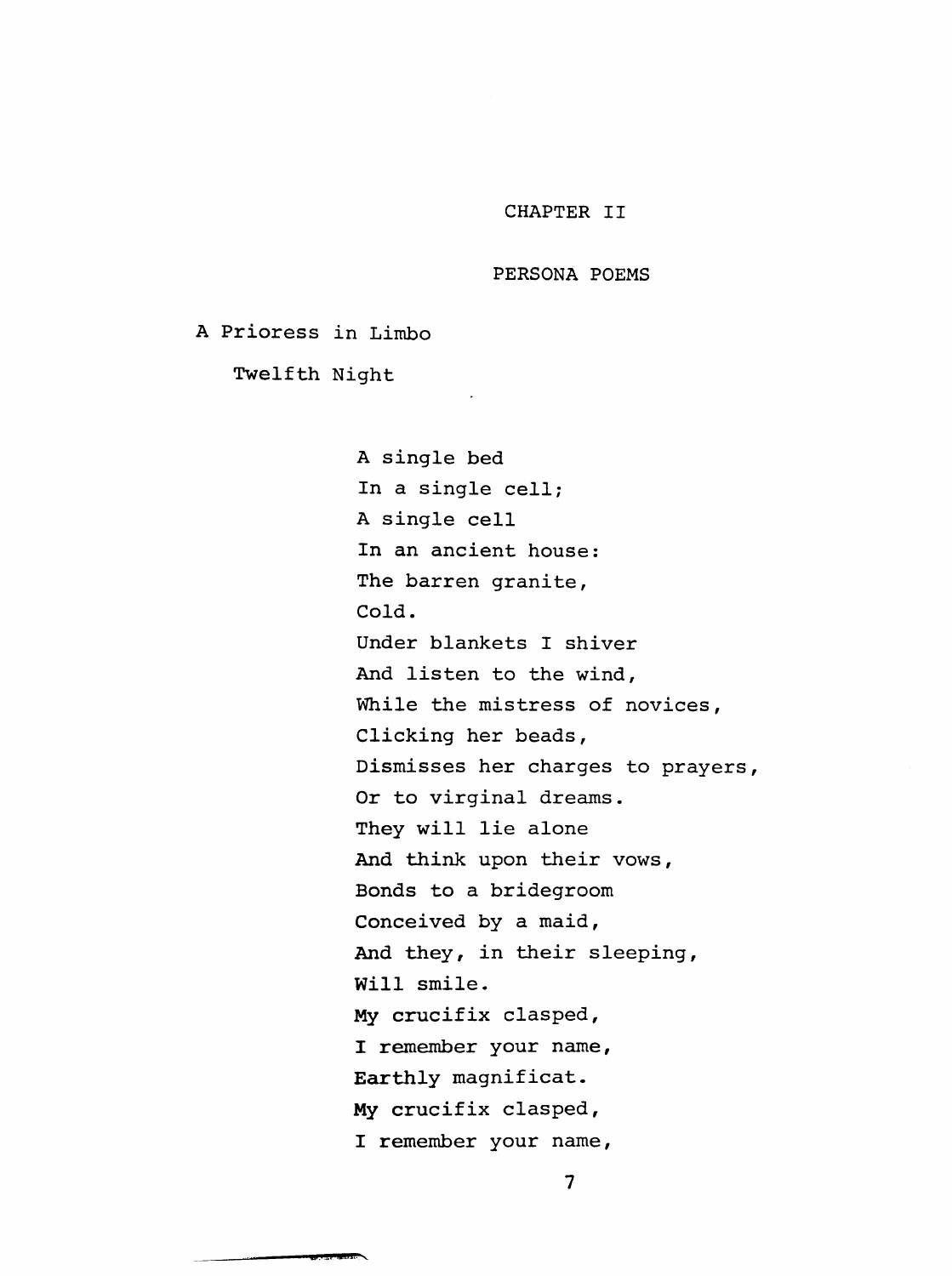And scan the Confessions Of Augustine. The mistress of novices Fingers her beads. And the convent is quiet With the rustle of saints. In bed I toss. My hot blood beating, Recalling the orchard. Ablaze with ripe fruit. And the sweet, compelling scent Of new-cut grass. Outside, the sleet Taps louder At the pane. The watchman's icy voice Recites the hours. I fling the blankets To the granite floor. Remembering May, When we walked Through green lace. Tempted awake, I abandoned my books Your looks were daggers Glinting in the light. I strike the casement now With trembling hands, Railing at God, While the chaste moon Shrinks.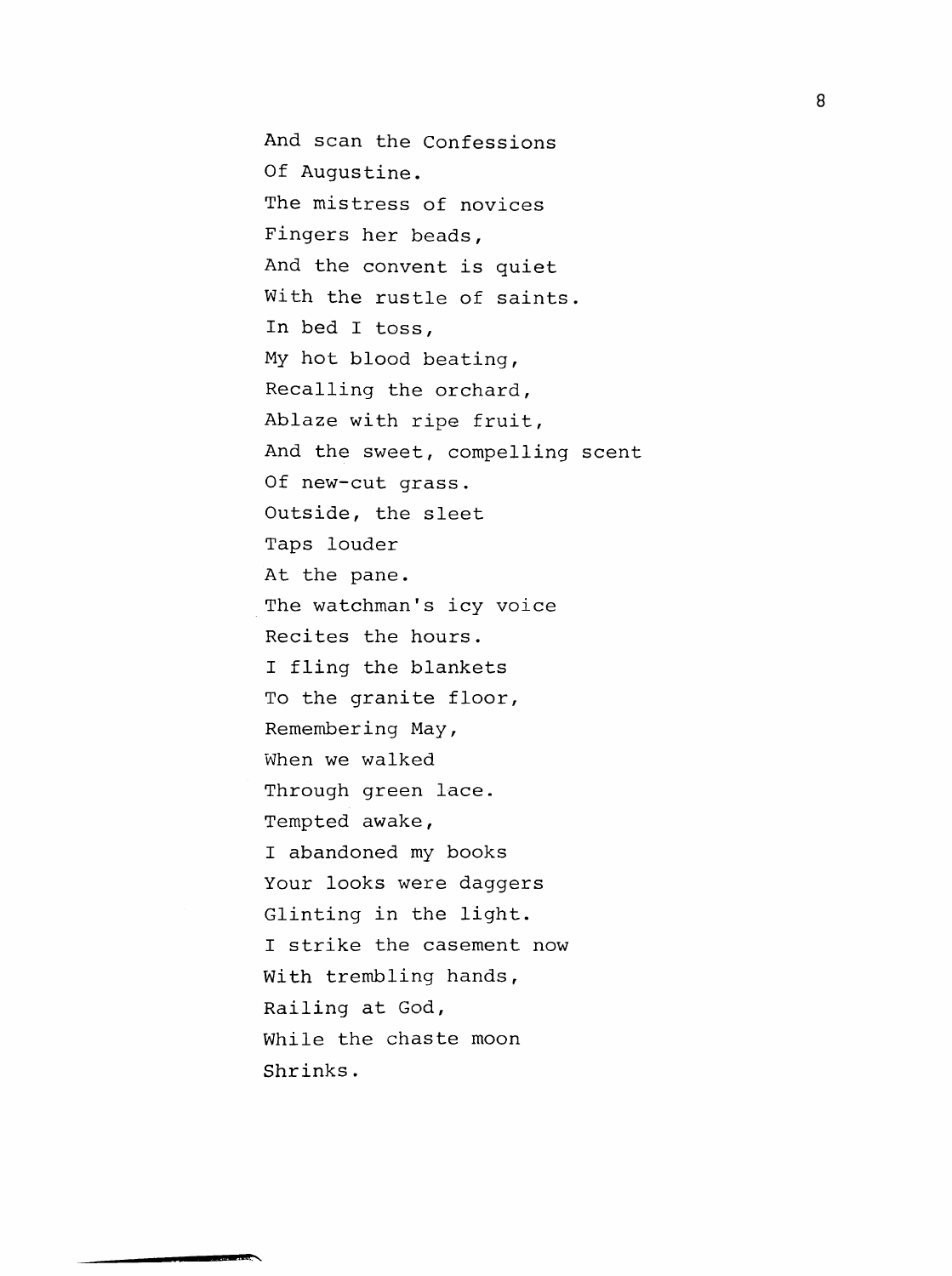The Widow of Dives Laments

 $\mathbf{v}$ 

"The rich man died, and . . . was in great pain in Hades" (Luke 16:20-21).

> I have stood all day in Athenian silk, My olive eyes Aching with unguent; Pretended all day in Athenian silk. Handing goblets to strangers Who console Out of duty: The merchants With oily concern In their nods, Their women in scarlet And perfumed with myrrh. The hall is quiet, Like an empty purse, And the maidens have left With their wages And sweethearts. In the yard, a new beggar Throws stones At my door, While the last rented mourner Arranges his tie. I have stood all day in Athenian silk. Remembered the yellow leaves Blowing in twilight. Upon our bed he gave a weary cry. I ran with scented cloths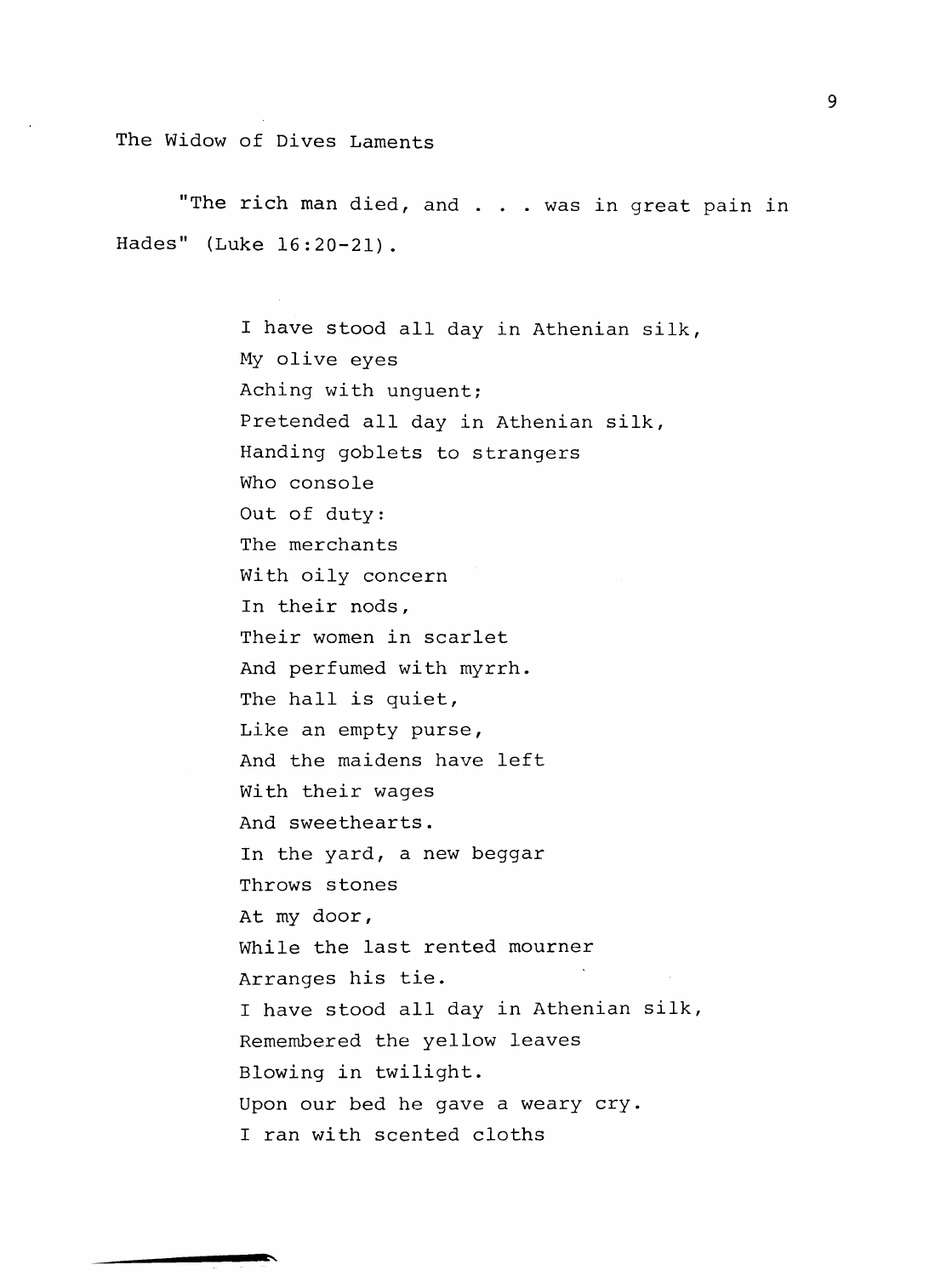And Grecian wine, Speaking golden phrases, Treasured twenty years. Convulsed, he turned his head away. And swore At the sum Of my dowry.

10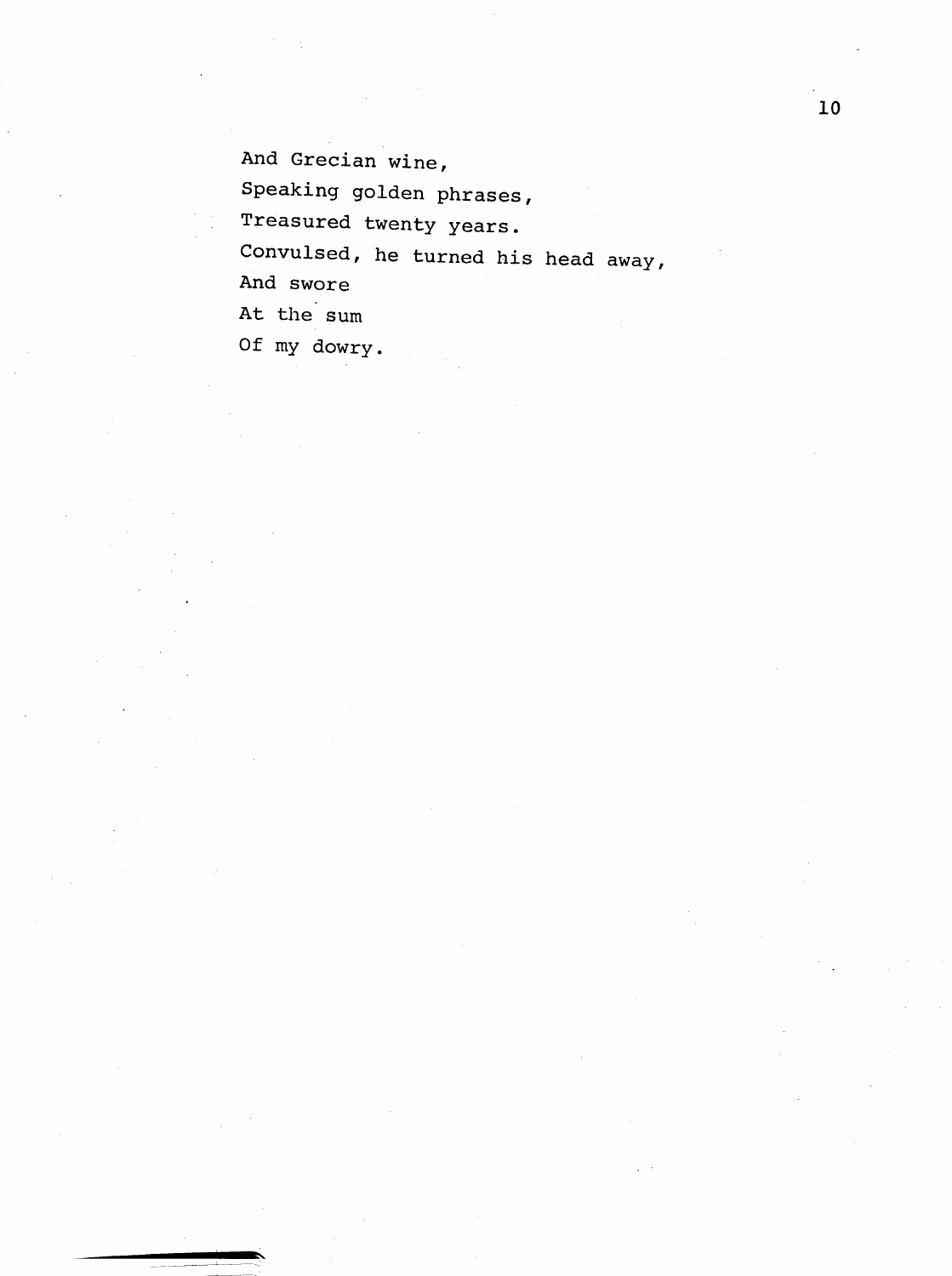Potiphar's Lady Regards Her Existence

"And Joseph was a goodly person, and it came to pass . . . that his master's wife cast her eyes upon him" (Genesis 89:6-8) .

My mother confided, when I was sixteen, That marriage was lonely, If one had wealth. Nevertheless, she dressed me In satin from Cairo, And threaded my dark hair with sapphires. In corners she talked manners with my nurse, Who pursed her lips, And prayed each day to Isis. All this my father noticed, Surveying me over his wine-glass; Engaging an augur, who measured my beauty. Appraising my height and the set of my jaw. Through sifted leaves my future was surmised: A balding Captain, gray at twenty-nine. Even in Summer I shivered. And looked at the ground.

I married in Autumn, The lush fields blazing with newly ripe grain, My mother in gold, and my father suffused with his pride. Decorous, downcast, I sat at the feast. Endured the greedy glances of my spouse; Grew pale at the sight of the long tables laden with fruit I listened to chambermaids tipsy with wine,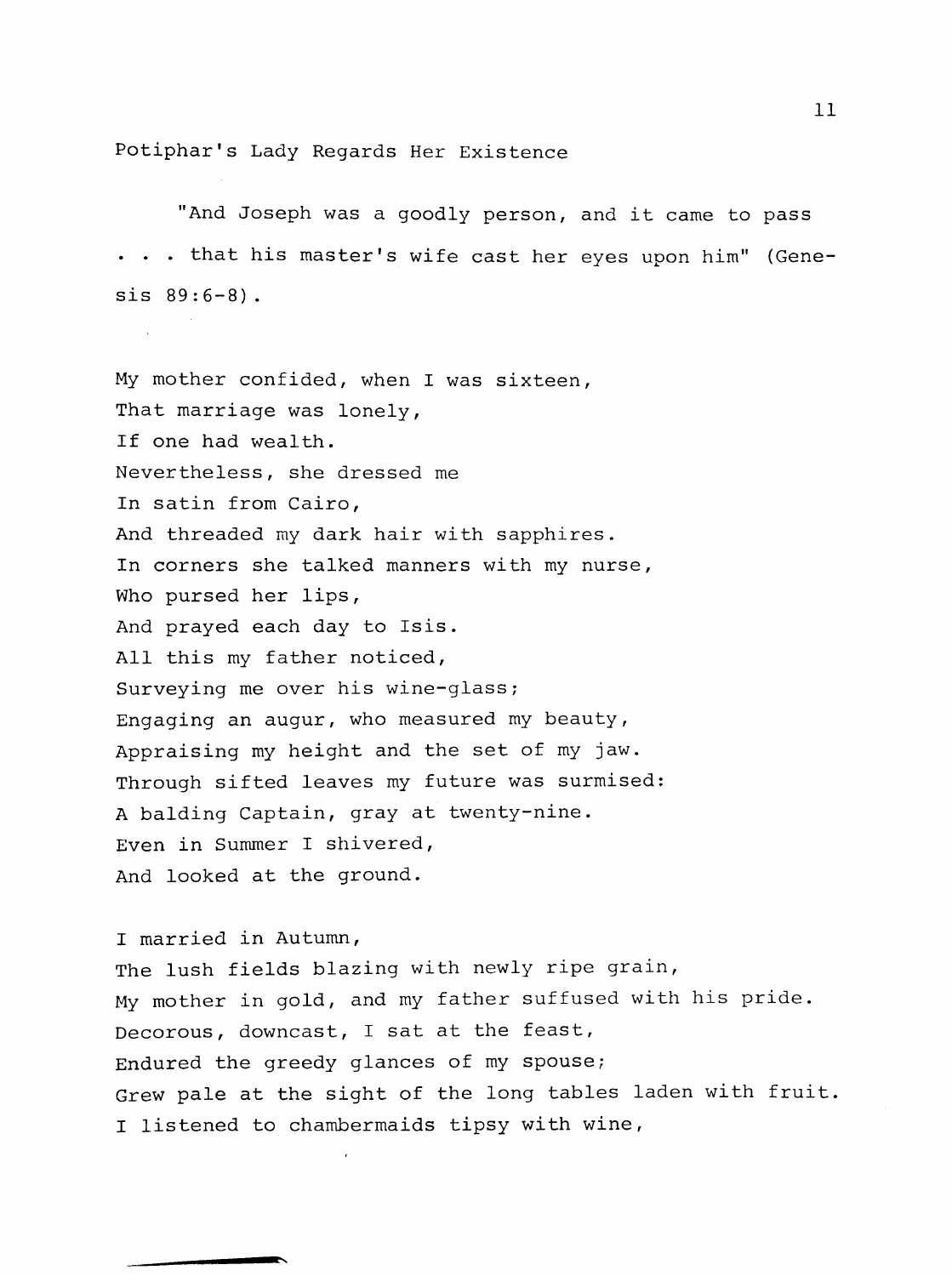And took silver trenchers from serving-men Dizzy with lust. Hasty advice from the arthritic nurse, Slipping the lotus gown over my head--Conjugal rights in the hot September dusk, And then I lay, weeping, while Potiphar snored.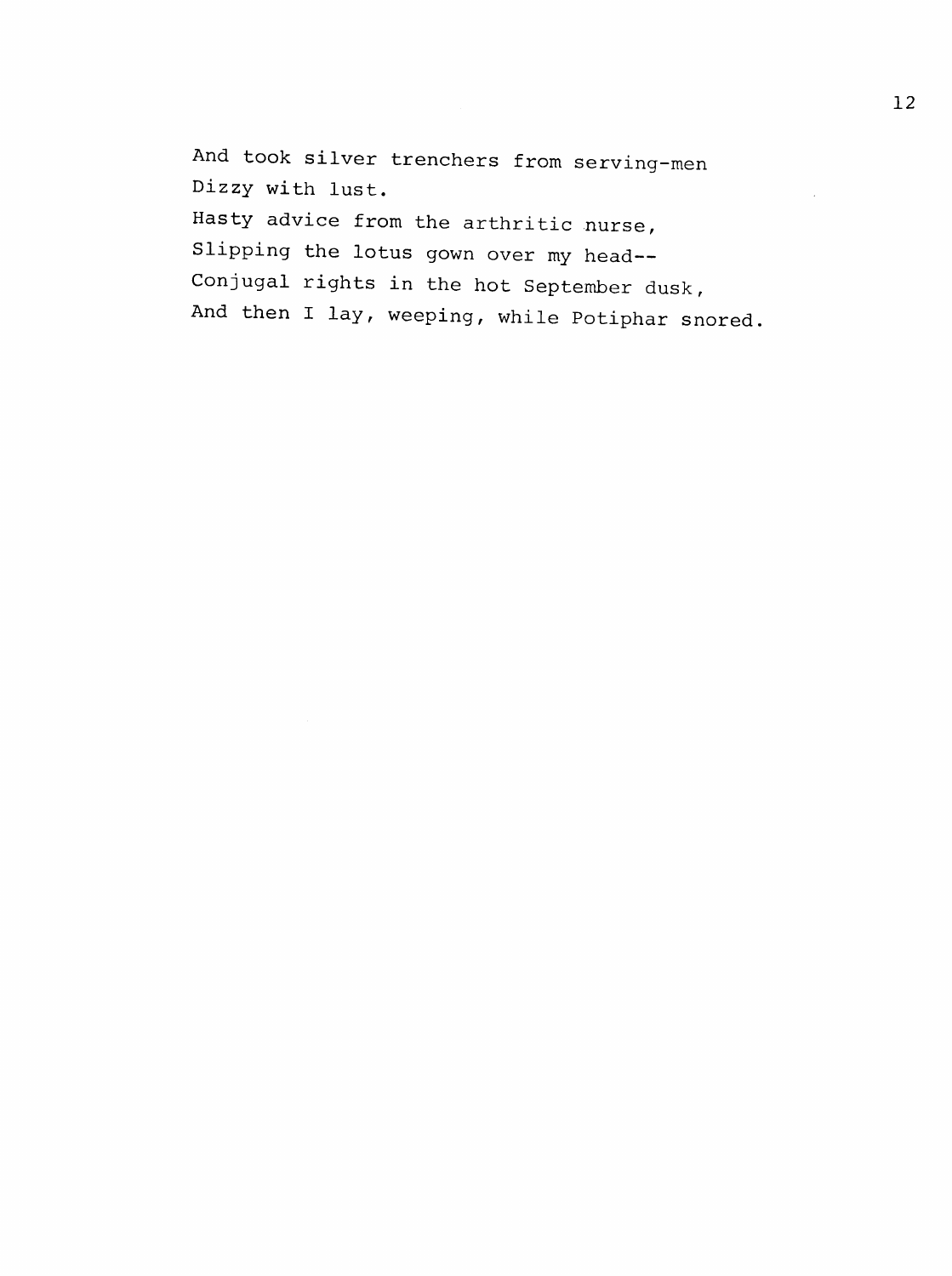Judas Iscariot

My father was a scholar and knew Greek My mother wore scarlet and amethyst. I pored over Sophocles, Preferring Plato to prattling. The Talmud to tennis, And Diana, the scented Ionian slave, With eyes like olives, And hair like a winter's evening, I sent to the kitchen. The masses are rank, Smelling of garlic and goats, Bleating and bumbling Like bats in the sunlight. The wind burns, A shrew with a terrible tongue. My ideals are sherbet. Served on a tarnished tray. My torn pockets hold nothing But gravel And hard cheese.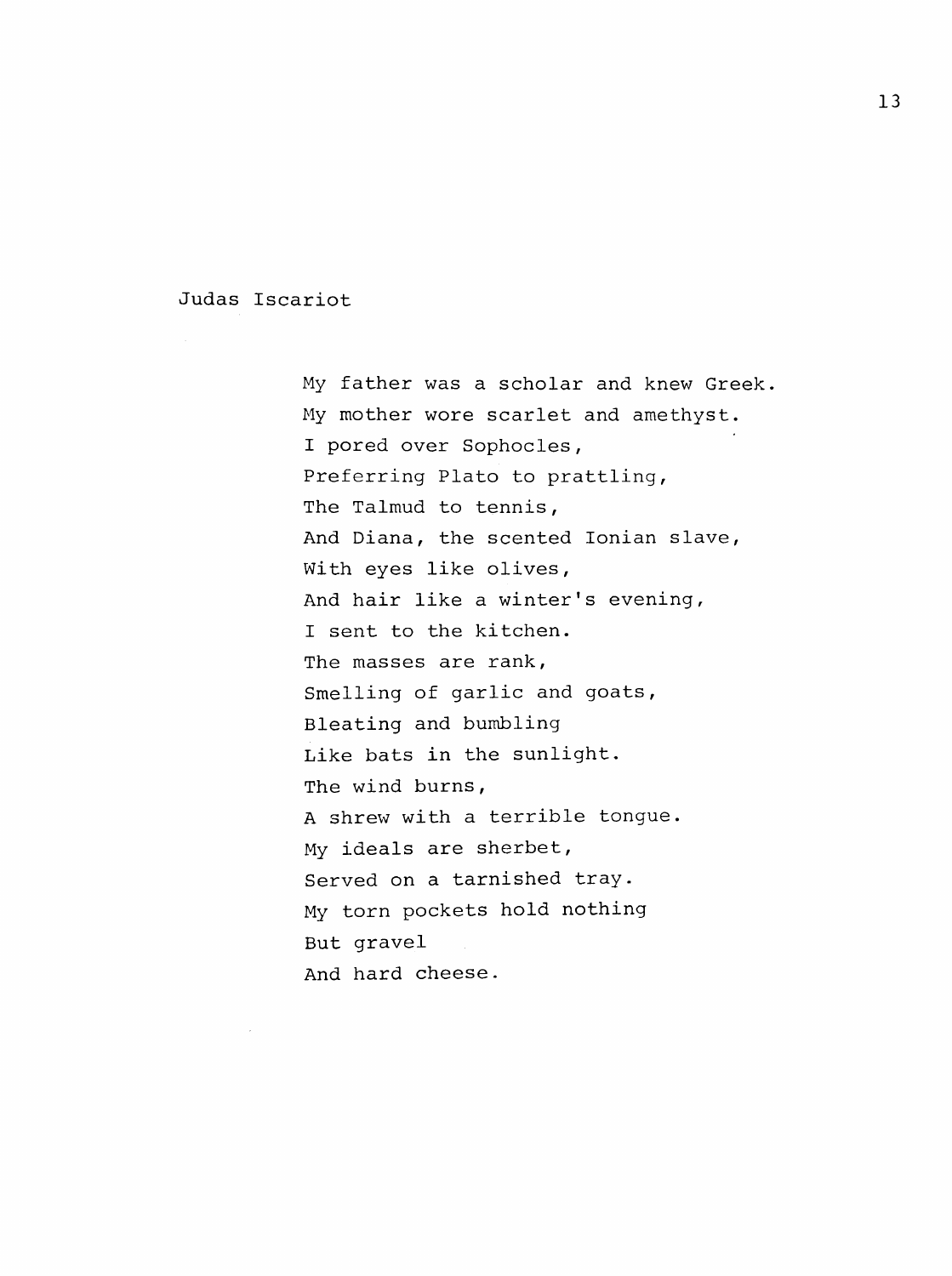Persephone In Autumn

I watch the servants working in the fields, Their brown hands rich With the just-gathered grain, The maids with their bright hair Unbound in the wind, The young men swinging their scythes. Women in yellow Bring baskets of grapes From the vineyard--And on into darkness, the dancers continue. Pressing out the wine. At night on my bed I am weary, But sleep, like the wild goose. Flies. I cry for my parents to hold me. My mother's smile grows cold. It seems I hear the demon Call my name. The savage wind assaults The barren land.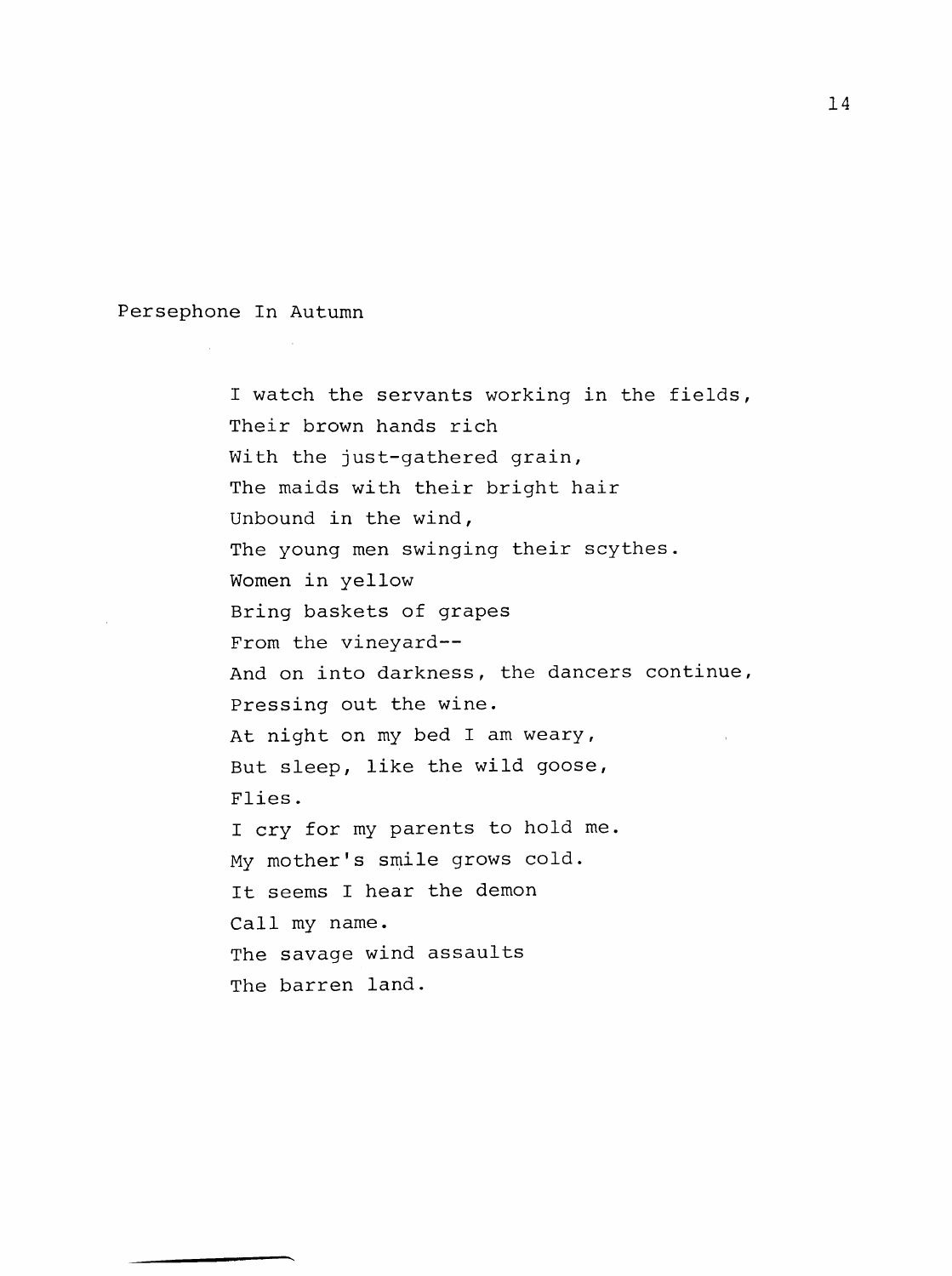At thirty, I am thinning. My eyes alight with frenzy. And my red hair Streaked with gray. I stand at the mirror. Examine my complexion. And wait For the turn Of the key In the lock. Henry comes in the evening. I am agile. Engaging. Over cards, we remember The Spanish Princess. I spill the goblet, Brimming with new wine. The darkness Descends. When he goes, I stand At the mirror, Examining my complexion. The dawn comes, Cloudy, A silent hearse On the gently sleeping Street.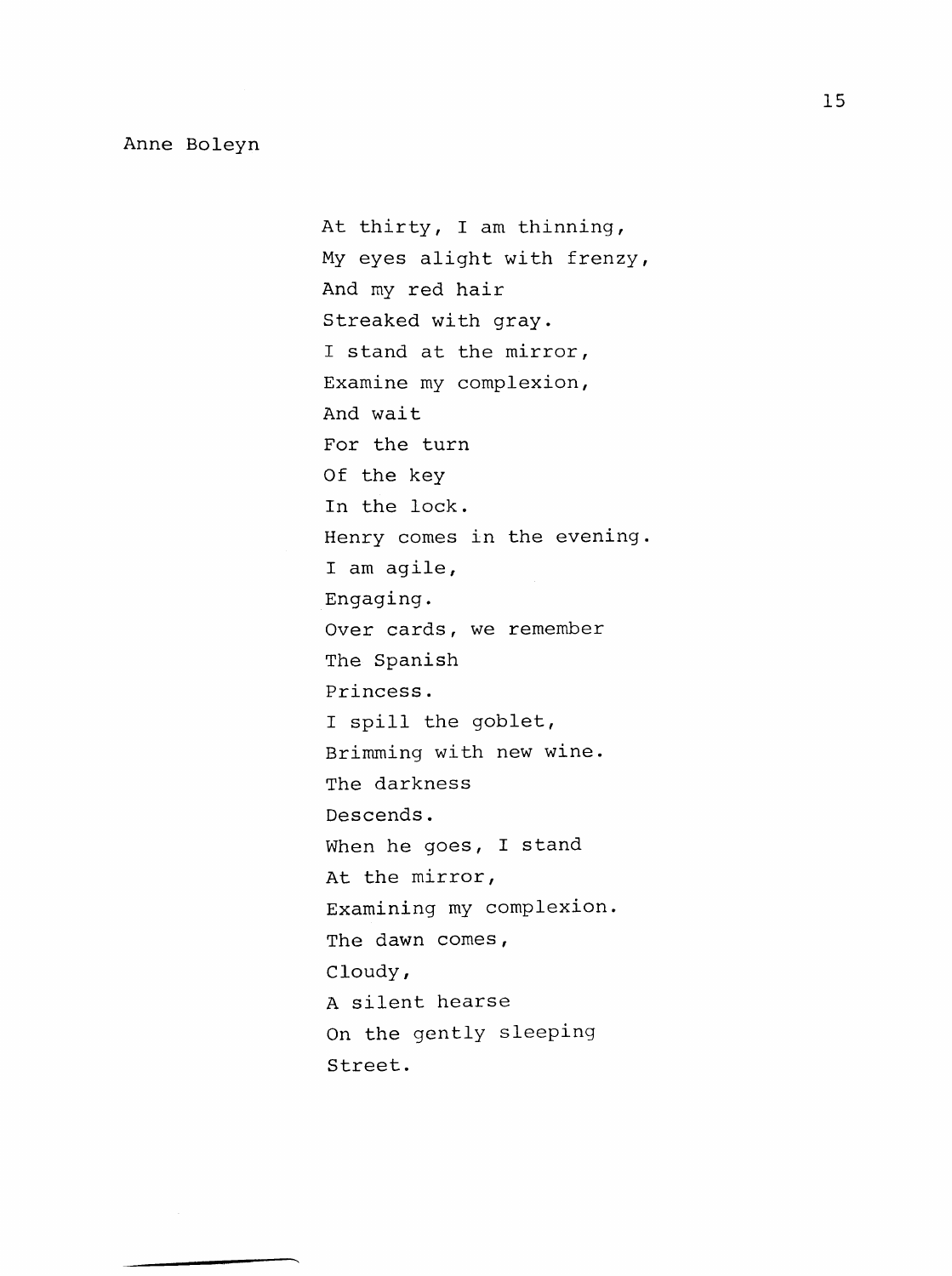Catherine of Aragon

A hopeful suitor. Death arrives with flowers. He stands, importunate, Outside the door. I have relinquished my crown And my cases of jewels; I have dressed in dignity. Like a silken negligee. Confessions rise Like lovers' vows, Cologne mist. Celibate snow on celibate ground; Celibate snow on shivering trees. The anesthetist smiles, Snapping my train. The Mother Superior Fastens my veil. Friar Francisco hurries Toward the door.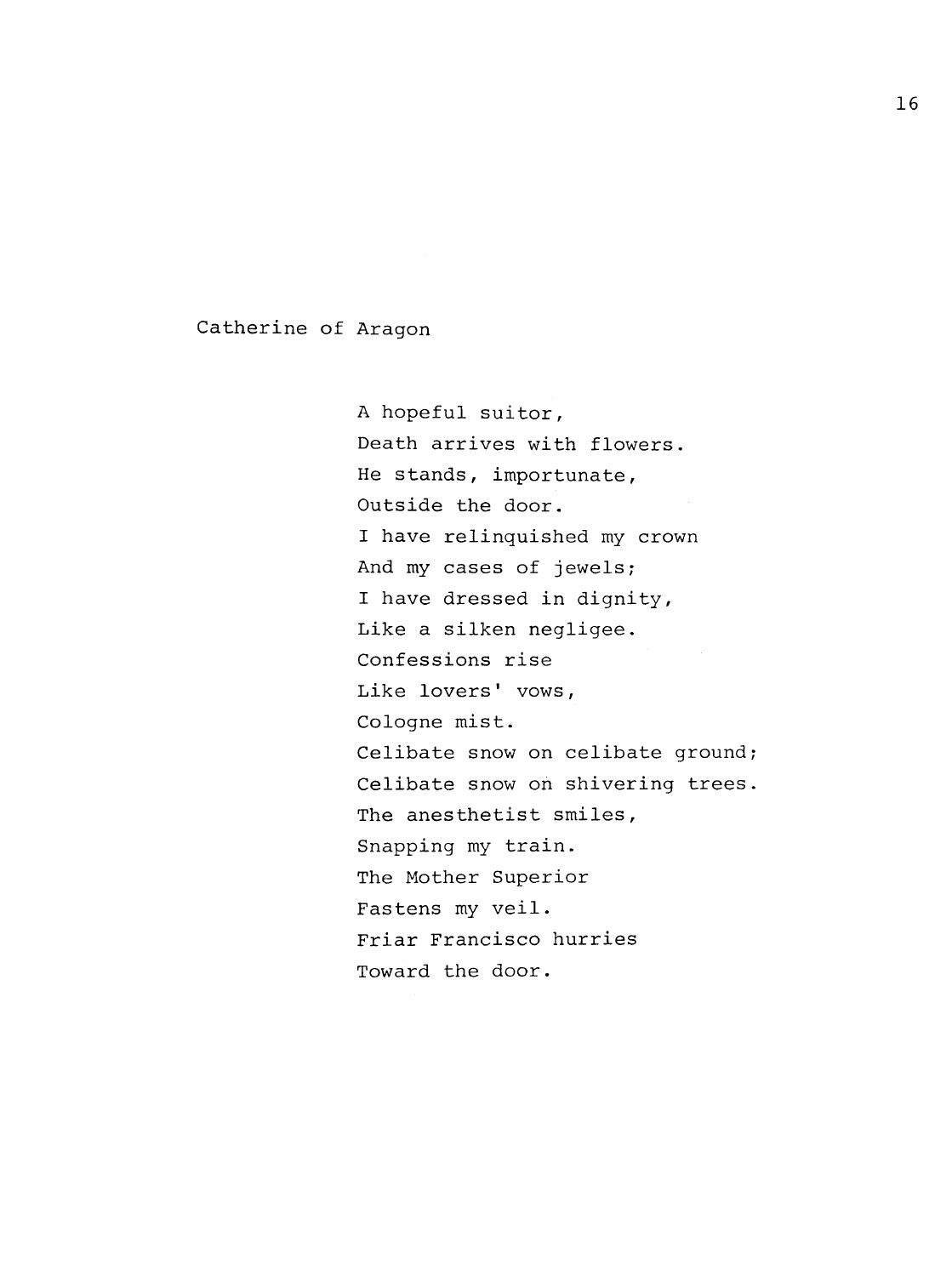"And when he was set down on the judgment seat, his wife sent unto him, saying, "Have . . . nothing to do with that just man: for I have suffered many things . . . in a dream because of him" (Matthew 27:19).

> Pontius tosses. His dreams like the fragments Of my decayed wedding dress, With its one lace rose Clinging staunchly to the bodice. When he wakes, I will pour wine, Give him a washcloth. Summon the gnarled, sun-beaten soothsayer, Speaking soothingly and sensibly about Caesar. I, too, have dreamed. Learned to shut out violence. Pushing the urchins away from my skirts, And taking ammonia to the arena. Dawn bursts on the world, Flaming, fluorescent Ignoring the juggling Of justice and copper. The governor stirs; A rooster crows. And tulips, attentive, Collapse like dead soldiers. My mirror splinters. The twang of a bow-string Dies in the sultry air. Mixed with the odor Of jasmine and charcoal.

17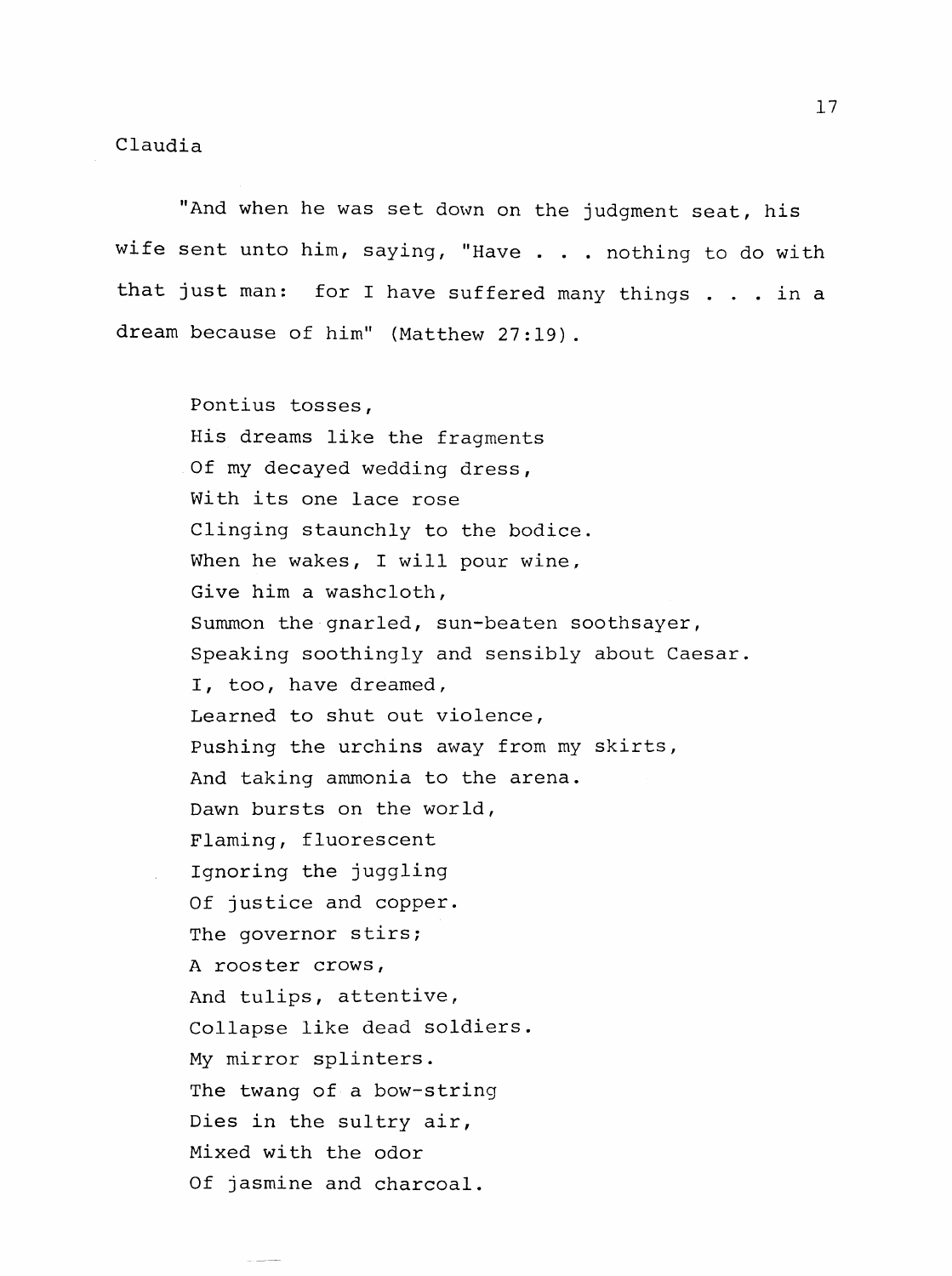$\mathbf I$ 

"All ye works of the Lord, bless God" (translated from the Book of Common Prayer).

> I first noticed you in the carpenter's shop. Gray-haired, With kindly eyes, Sawing lumber for tables. And smelling of varnish and sweat. You looked at me quickly, Inquiring my business. Going quietly back to your work When I left. When you spoke to my father, I shivered in bed, Hearing your voices, Like cool desert nights, And wanting to talk to my mother. Now I am used to your smile. And the sound Of your hammer. Your coming at evening To speak with my parents, Your warm eyes fastened on me As I measure out Barley. Today I felt a queasiness at dawn, And stumbled in my walking From the well. So tonight I am coming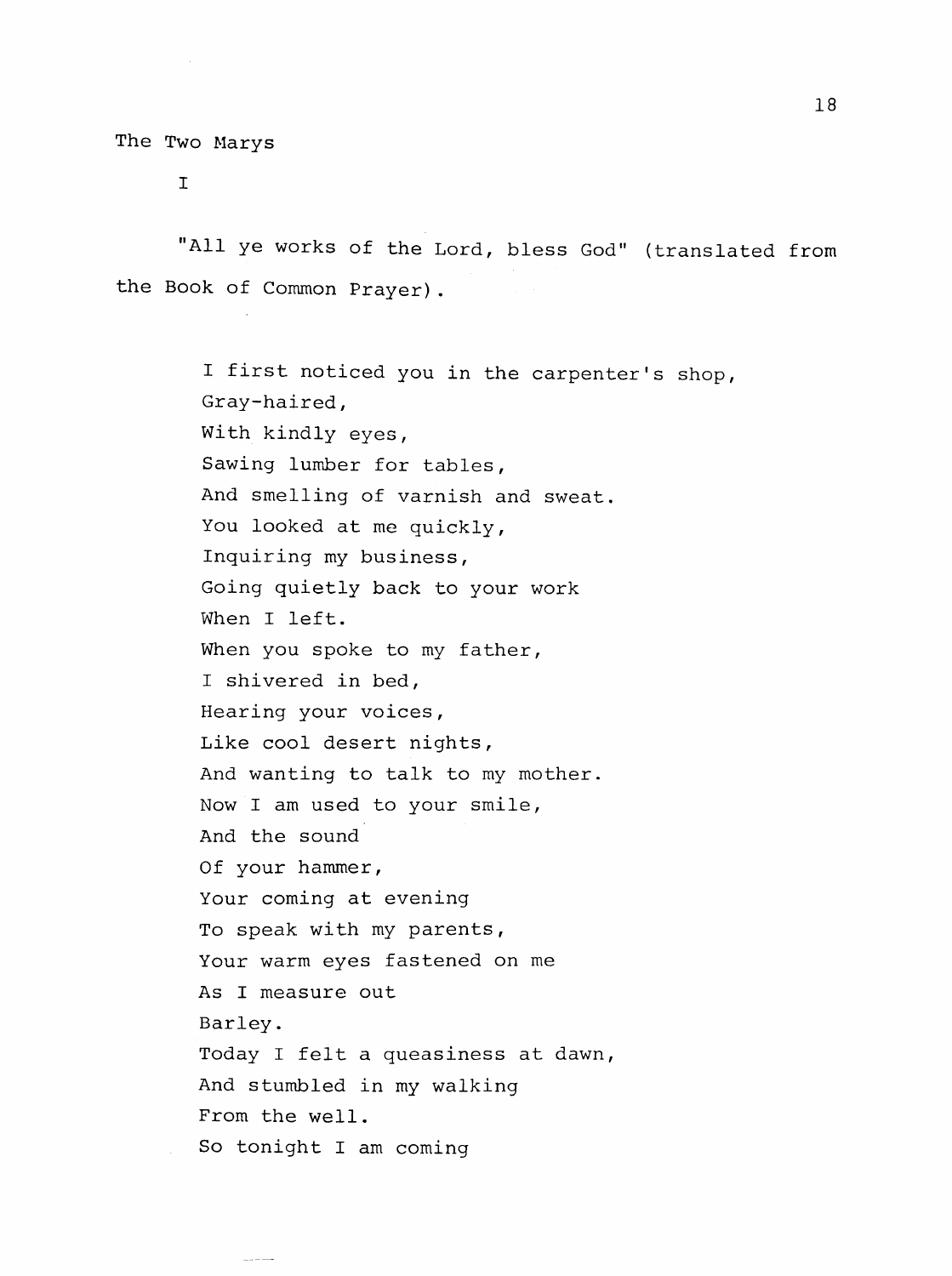To tell you. Coming dressed in azure, And my hair sedately Bound. I am afraid of the flint In your eyes, The sudden, stony silence Of your scorn. Above, the stars Are plumes of beckoning fire. The wolves are Hagar, Weeping in the night

#### II

"If this man were a prophet, he would know who this woman is, . . . and what a bad name she has" (Luke 7:39).

> My mother was weeping When I left the house, Raising her voice In hysterical Hebrew grief, Bewailing my memory. As well as my misdeeds-- And I have never been back. My first lover, Flavius, Hired a tutor Who taught me to read. Skeptical, scented, I linger in bed Till eleven.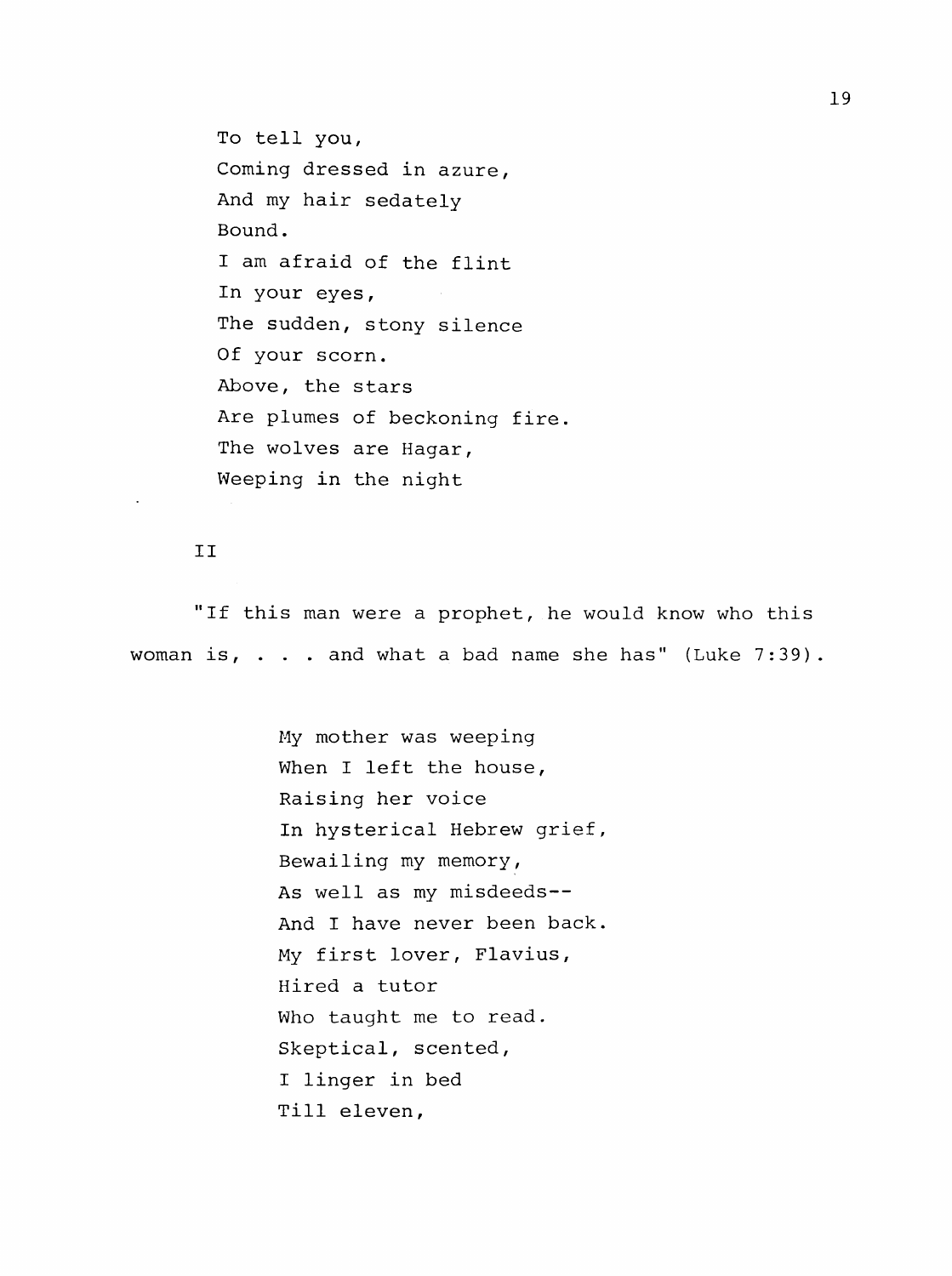Remembering classical vergs. At two, I see Quintus, Unless we have quarreled, And then, I see others. Sapphic odes in the evening. I practice my lute. And Miriam Combs out my hair. Dining with Pilate, I applaud Persian dancers. Hear heady garden gossip. Inhaling the fragrance Of full-blown hibiscus. At twelve, I sip pomegranate wine, And listen to the raucous cries Of camels in the street.

#### Ill

"Near the cross stood his mother . . . and Mary of Magdala" (John 19:25).

At forty-eight. My hands rough With the grain I have ground, I have borne all my children. My first, my eldest boy. Was strange, Gentle, a rugged cedar. Attentive at temple. His words like the snapping of cords.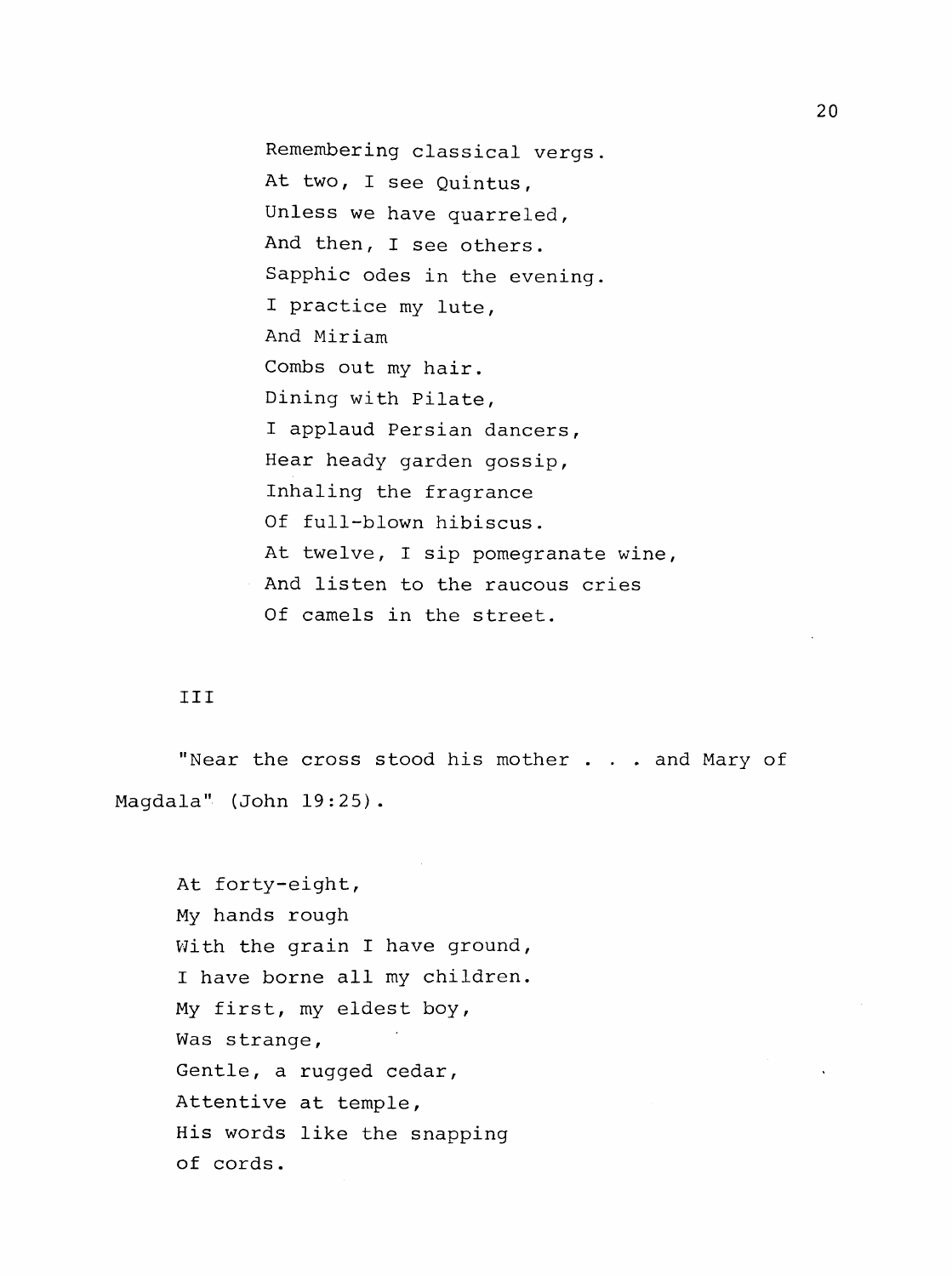Today I saw him led in purple through the crowds, Reeling with garlic and blood. She stood beside me, In ruffled, amethyst gown. Her eyes dropping unguent, Her jeweled fingers Clenched. Then Quintus, the officer, Brought the thistied crown. Ignoring the woman Who clutched At his elbow. The air was bright with heat And dicers' oaths. I fainted when the spear-thrust Pierced his side, And wakened at dawn In a room Cold with moonbeams And doubt .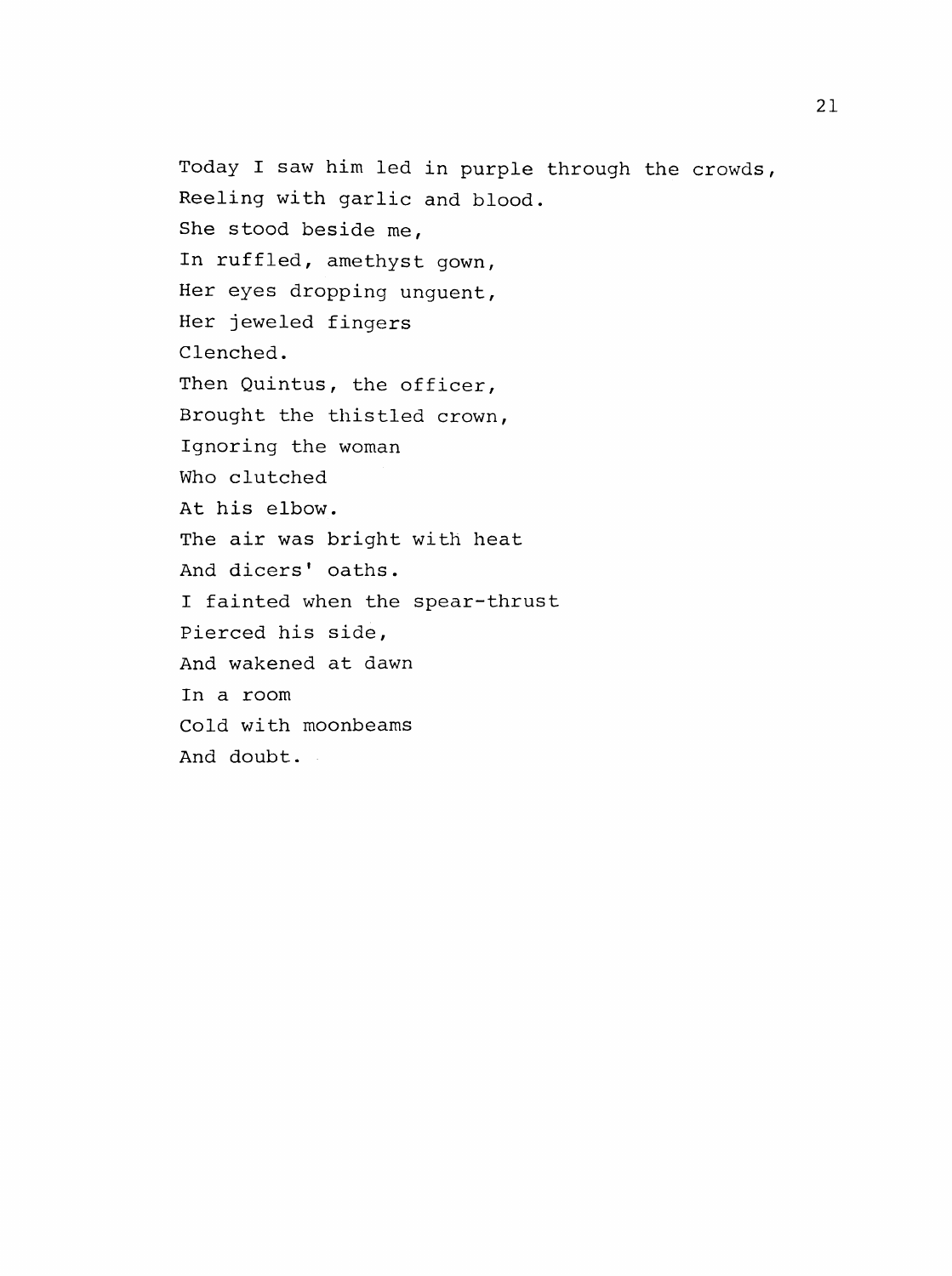# CHAPTER III

#### MISCELLANEOUS POEMS

Uncommitted

 $\mathcal{L}$ 

The bachelor sits on his side of the table, Tasting the wine, And wondering Where the butter Could be. Avoiding her eyes, He sadles out salad, Staring for a moment too long At the red, ripe tomato. He touches his glass, And thinks of his heartbeat. The lady remains silent.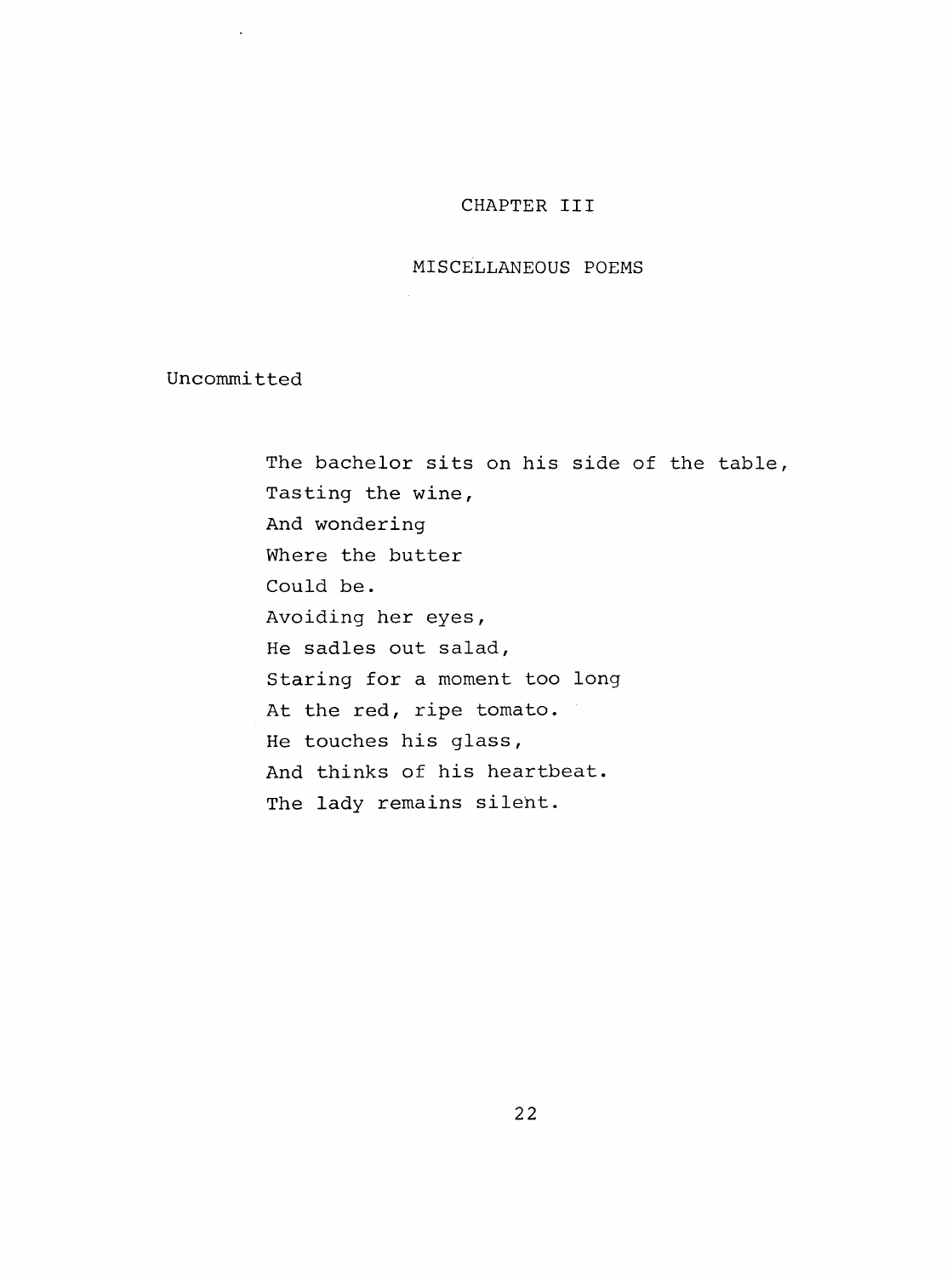# Waiting at Yuletide

For My Sister

Our house is quiet With the hover of death Brooding like poplars. Our house is rank With the odor of death Cloying like musk. On the table, a puzzle. Parading its fragments. Exposes our hearts. In bed I read history. Betting on Bothwell, While my mother embroiders. The drooping parlor Christmas tree Sags with the sinking barometer.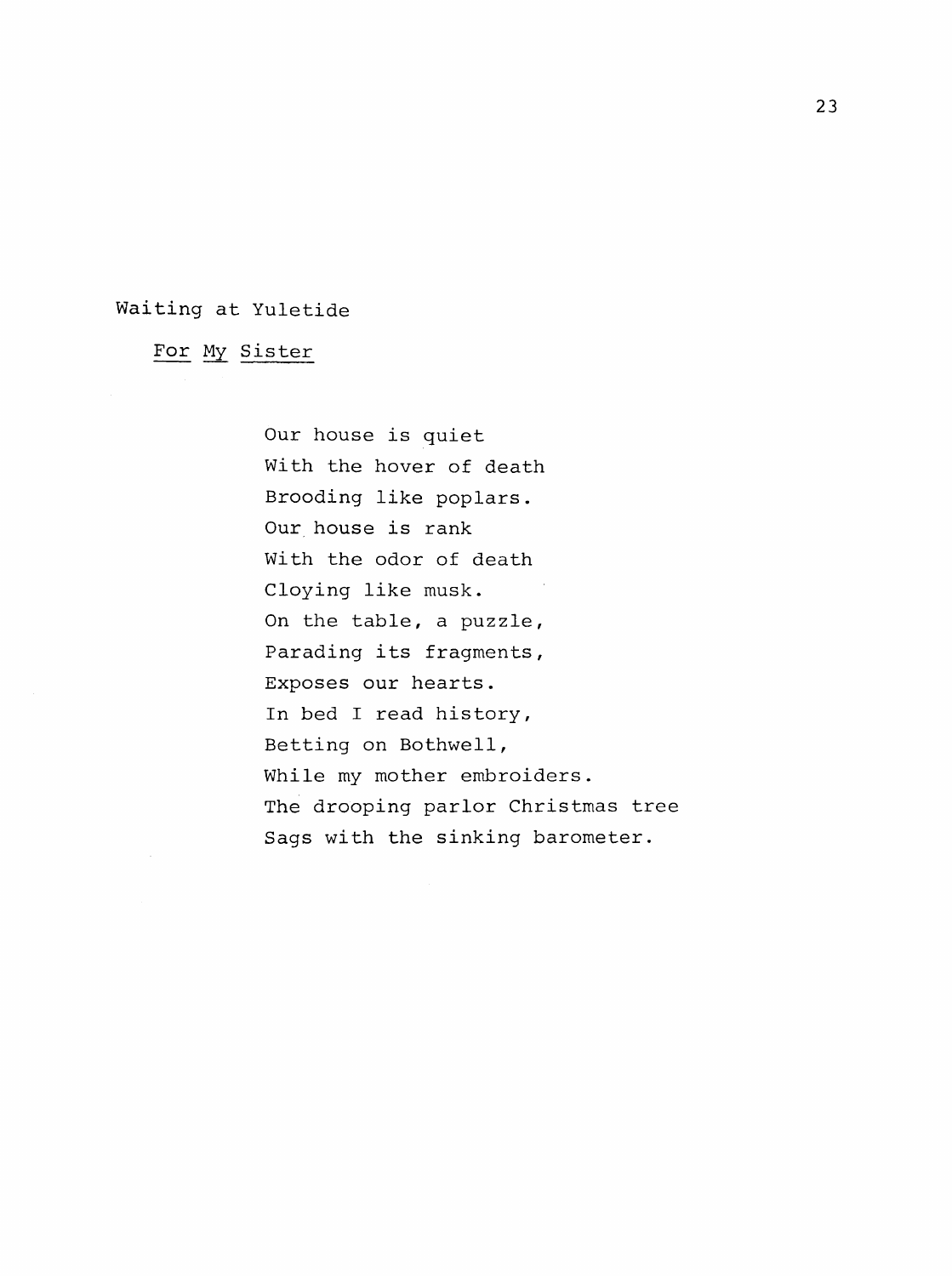Departure

Sunday at eight. You stand with your camera, Coaxing my smile. I am dressed in brown. And the wind is cold. Under the awning, I shake And remember my gloves. Inside, we are formal. Conversing of forecasts; Our voices are vibrant With unsaid intent. I glance at the teapot And wonder if there would be time. The calendar looms: Your eyes scan the clock. Our embrace has the fragrance of cloves And the length of a year.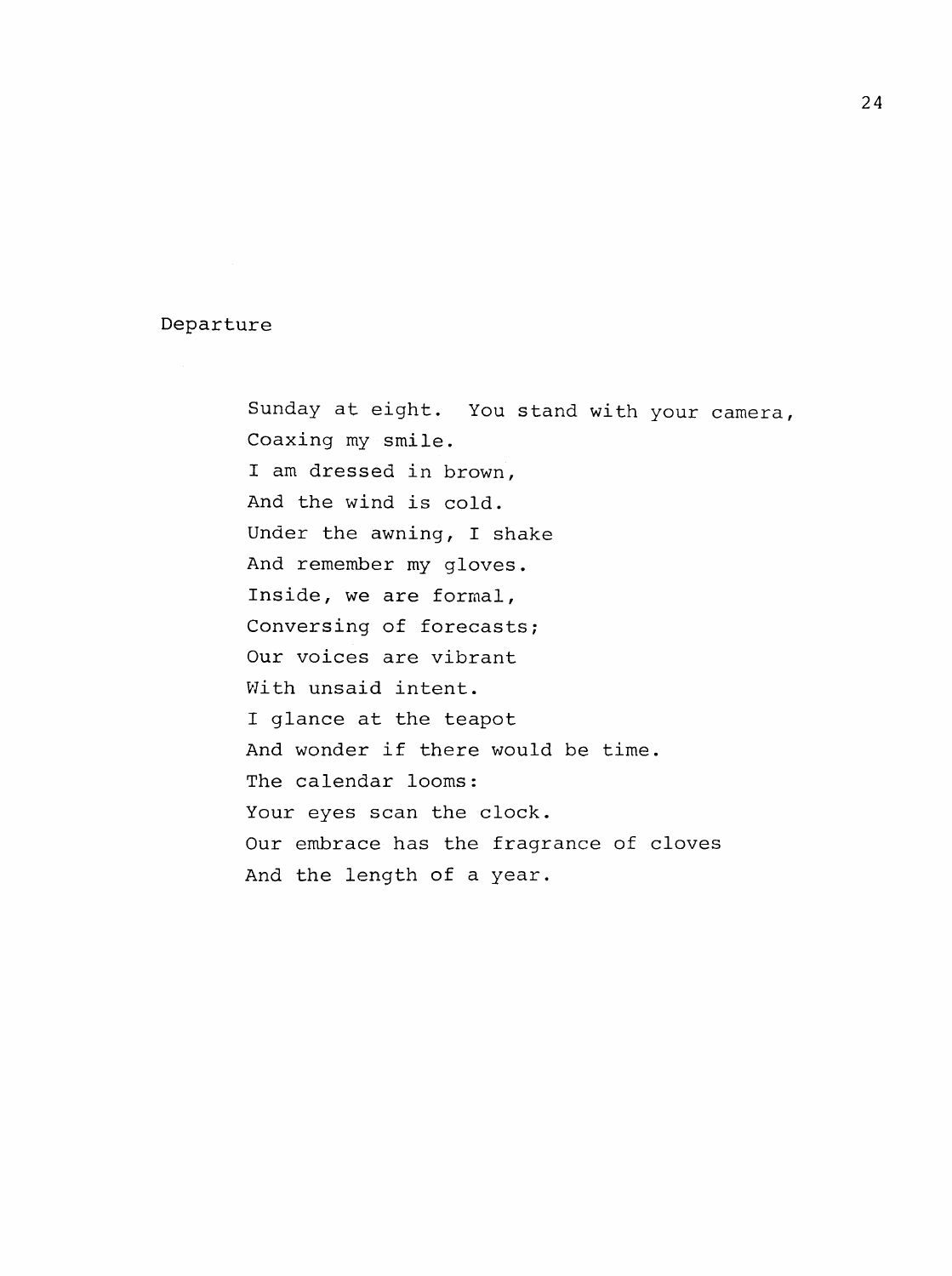# Forsaken

In a windowless room, the girl practices Chopin, Counting her notes As one collecting rent, Heeding neither the dog at her door, Nor the dirtless terrarium On the dusty shelf. The Polonaise over, She shuts the door. Turning about idly On the squeaky, rotating stool.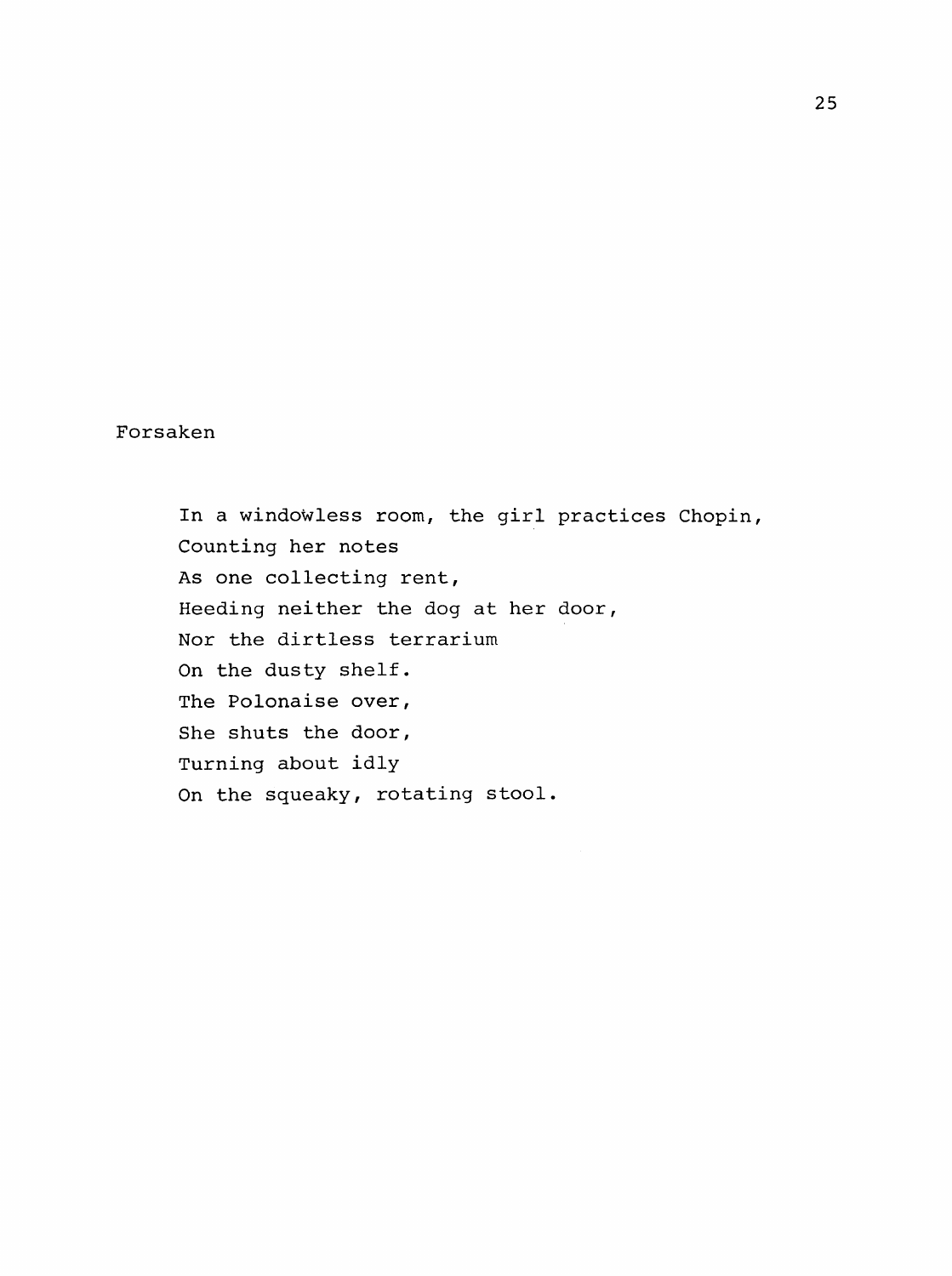# Elegy

Five years is an age to remember The stench of the seaweed, The strength Of sunburned arms, Our walk on the seashore Where six-year-olds Scribbled their names— But now the tourists have folded Their tents, Collected their baskets And cameras. Pelicans swoop on the windy beach, Searching for remnants Of crumbs.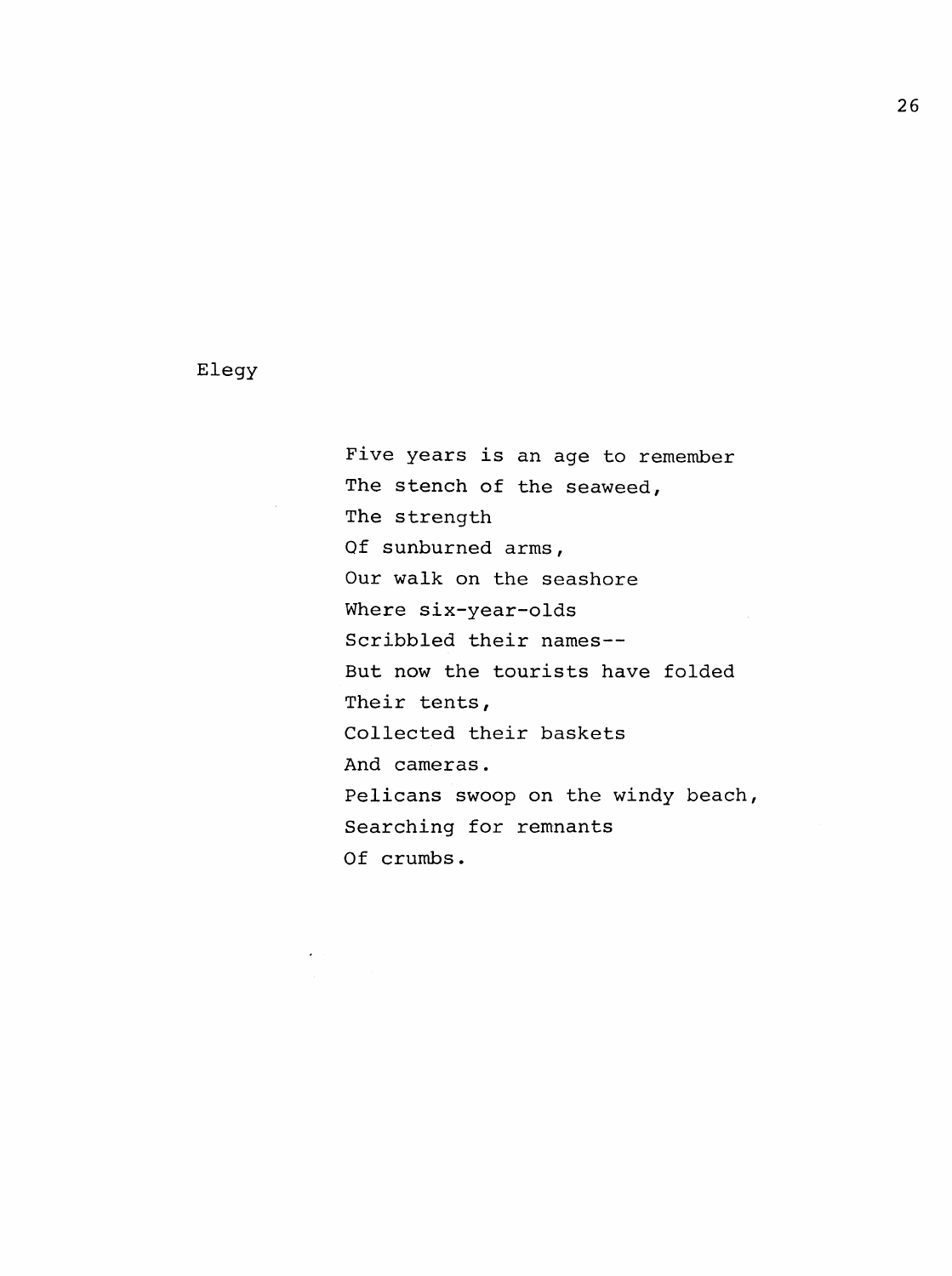Because of You

Because of you, I give my heart by inches, The measured estimation Of a kiss. Because of you, I gather fruit sedately. Pressing the firmness Of oranges, Calculating green And ripe bananas. Balancing a penny On my thumb, Looking at both sides. Because of you, I give my heart by inches, I grasp an oak and guess About its strength, A wary landlord measuring intent. Because of you, I barter out my heart. And sulk about the lack of guarantees.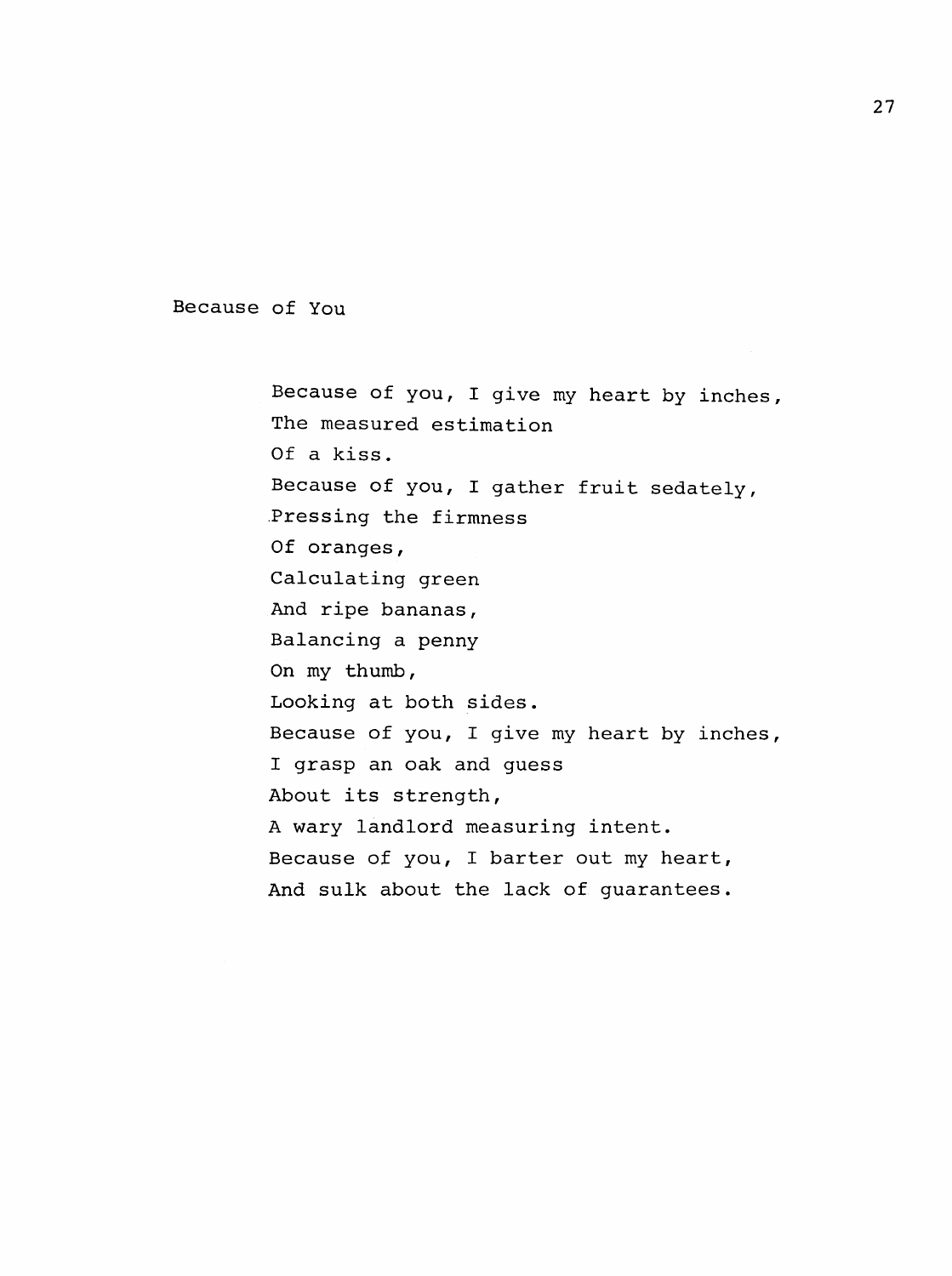# Isolation

Stretches on sand on a wide, wild beach; Rock-points glint on the ocean floor. The gypsy pair In a borrowed car Clutch in awkward agreement. The lone mute ambles, Looks at the sea, Then frowns as he fingers His few collected coins.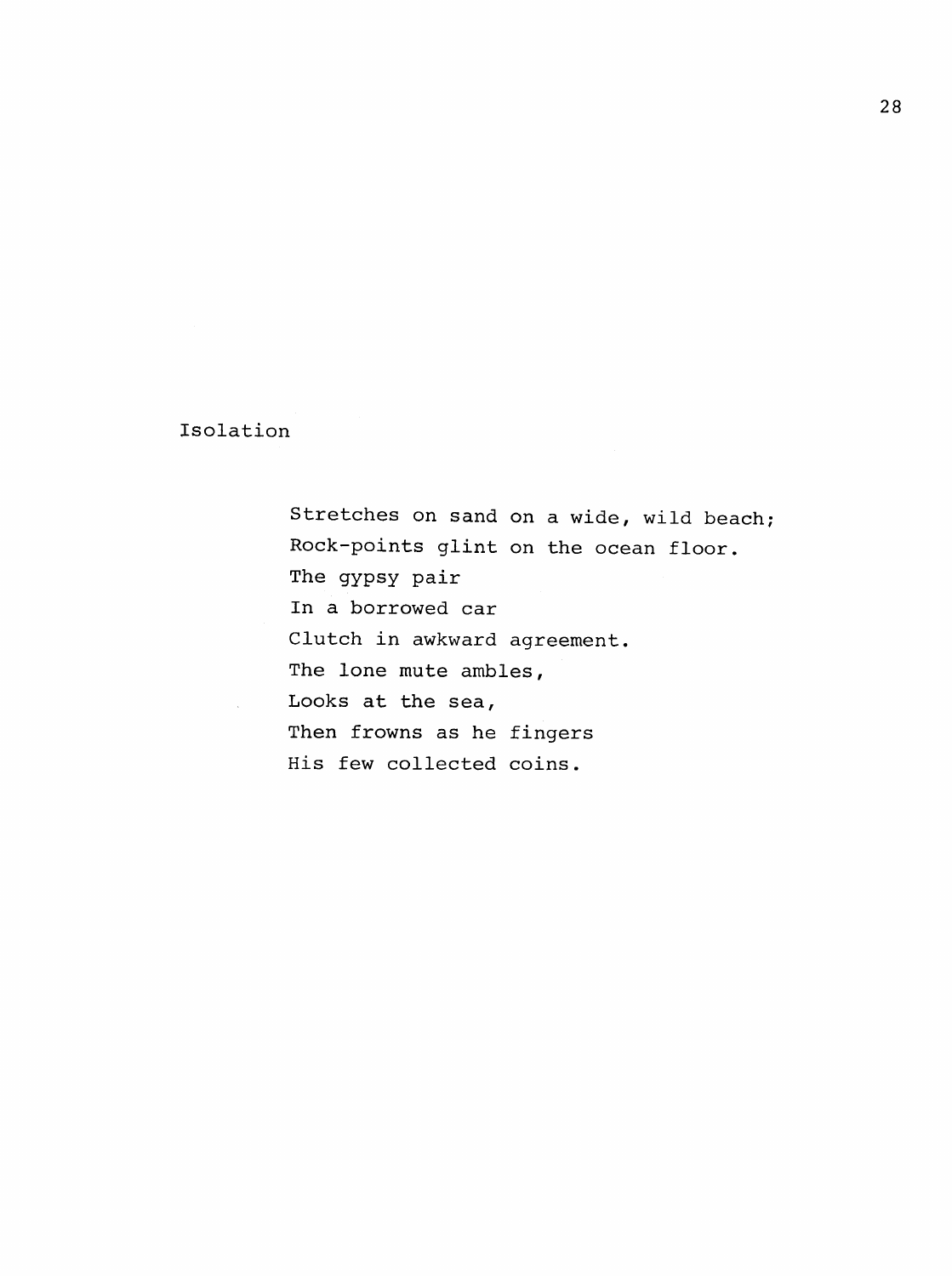Over coffee and croutons, We chatter politely, Discussing the weather, The length of the winter, And whether your plants Will survive The next snow. We talk about Strindberg, The Strauses, Stravinsky, Of Kathy and Kenneth, Of roses and recipes. The years lie between us, A saber cloaked in velvet. Like the night.

Us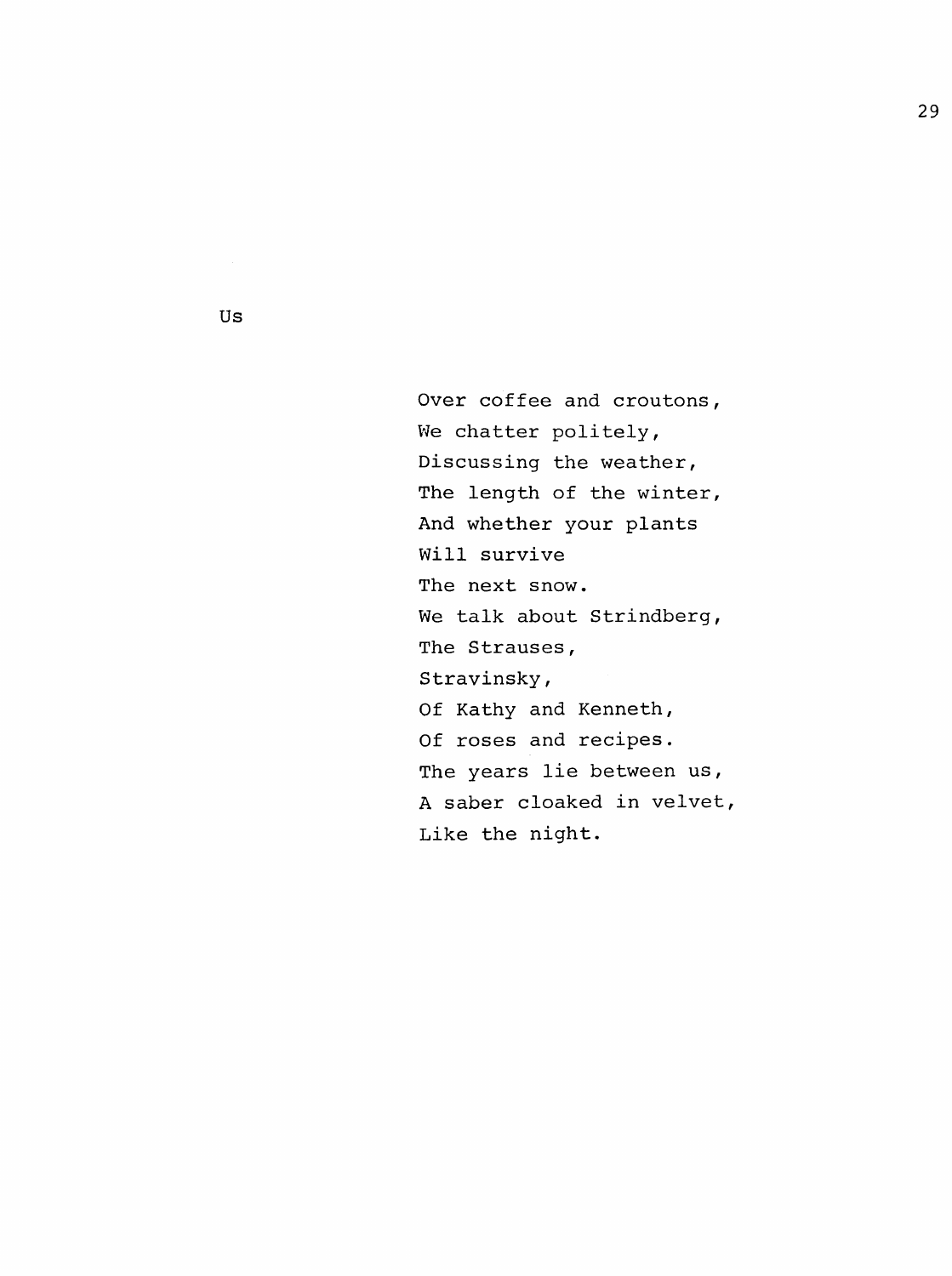Maundy Thursday

Rain drips, The incessant clanging of amateur guitars, Jangling. A faded girl On a crumbling porch Gives pressed ham sandwiches To a man in torn jeans. In the swing, an old man Glues his eyes to the jug, Half-full of grape wine. The circling of buzzards Sends kittens under the house.

 $\bar{z}$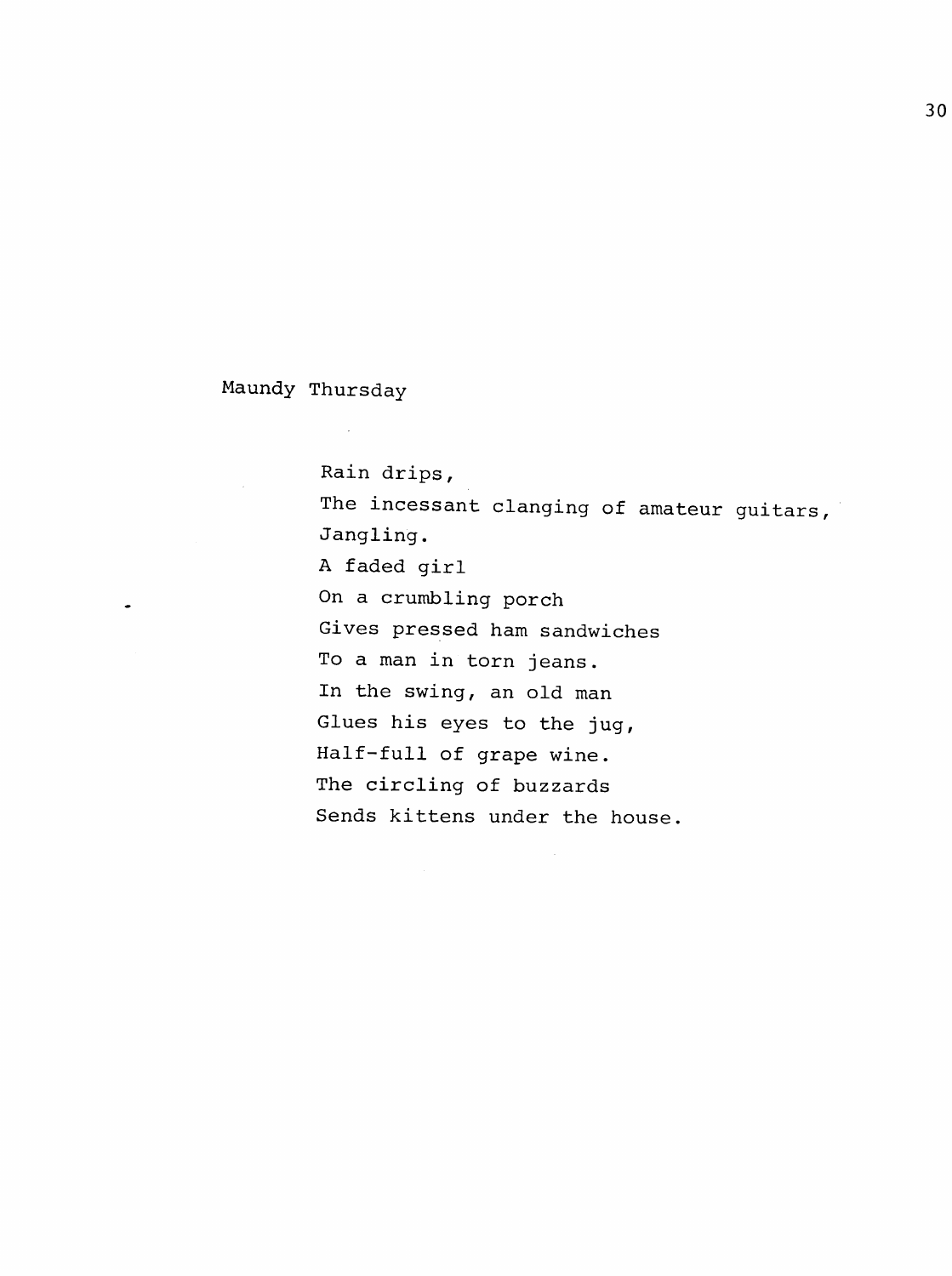Ash Wednesday

Steeped in dust, the dry earth waits; Cloaked in dusk, the parched church prays. Hearing the shouts Of singers in the streets, The lithe, sweet lutes, And the carnival rapture Of carefree, carnivorous crowds-- Regretting the prince Who must travel In sorrow and amethyst. Wrapped in dusk, the dry church mourns, The bride having hidden her bracelets, Awaiting the cleansing Of wine, And the penitent rain.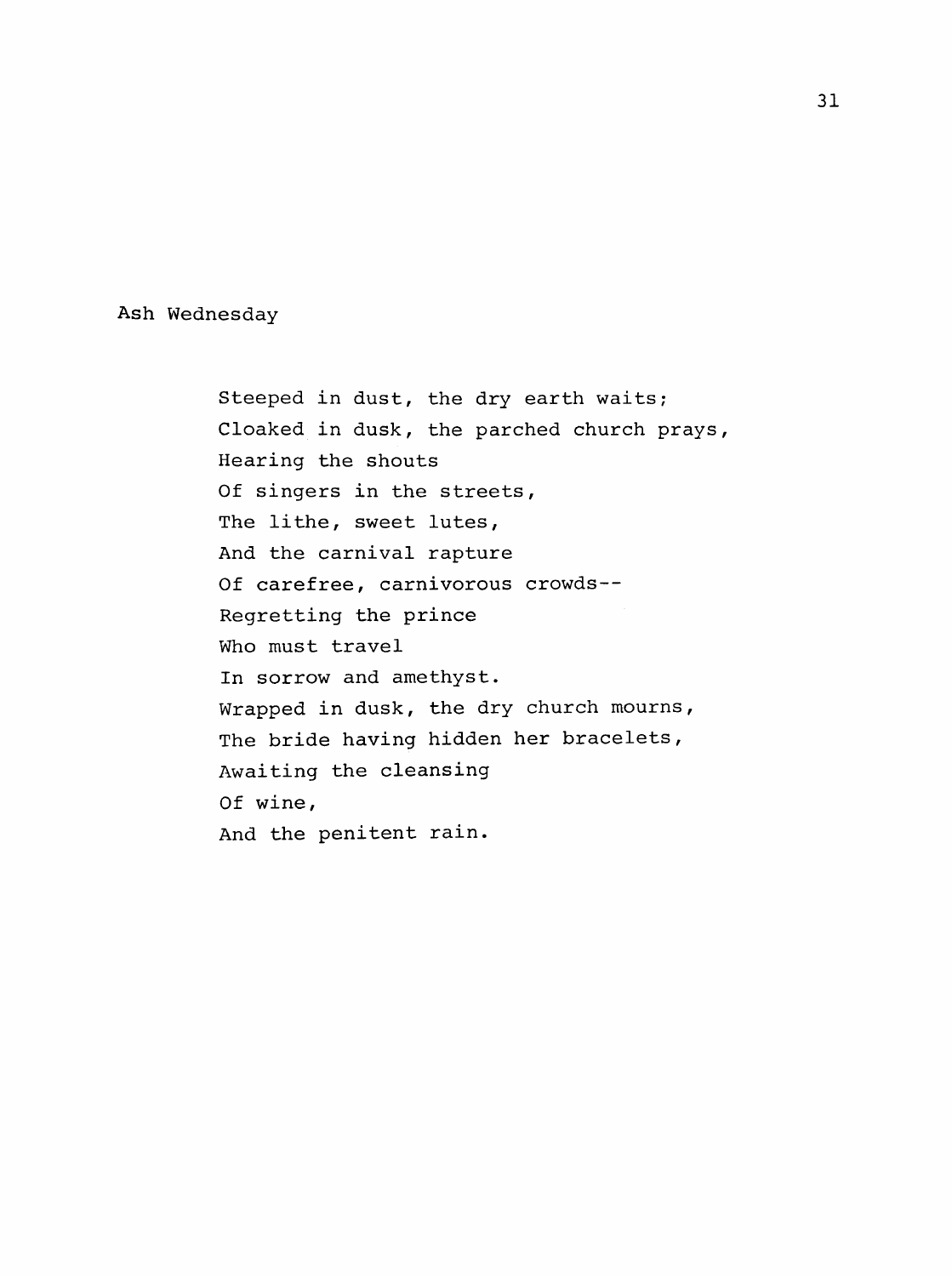# Advent

 $\frac{1}{2}$ 

The world in chrysalis, Quiet, expectant, Tenses toward waking. Solicitous salesmen Reek Allspice and coffee. Adjusting painted managers The two months' bride In butterfly robe Turns tinted pancakes, While Gregorian chants, Like celibate snow. Compete with the crying Of crows.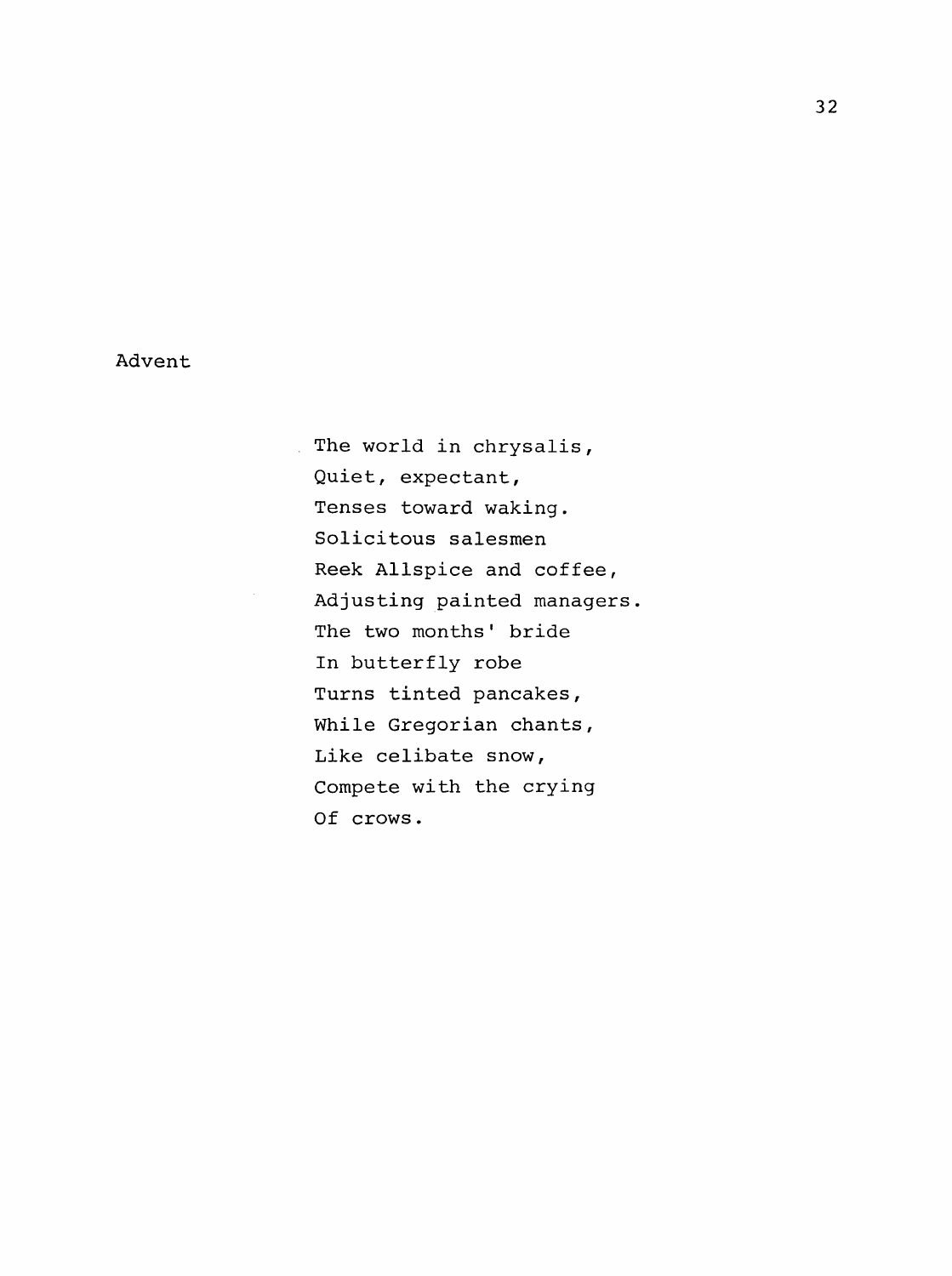Your Letter

Your letter comes, a shooting star, Disrupting the lazy languor Of academic nights With Shelley and Shakespeare. Your sentences hurt. Stretch my credibility, A tattered, too-short tent-top. They are furry caterpillars Crawling up my arm, Making cocoons of my intelligence; Problematic equations Jangling like college chimes Played by an amateur. Stepping from the closet, you show my picture To curious college cronies. Illogical, enigmatic, I'm not supposed to notice It's Indian summer. Or observe that chatting chickadees Fly south.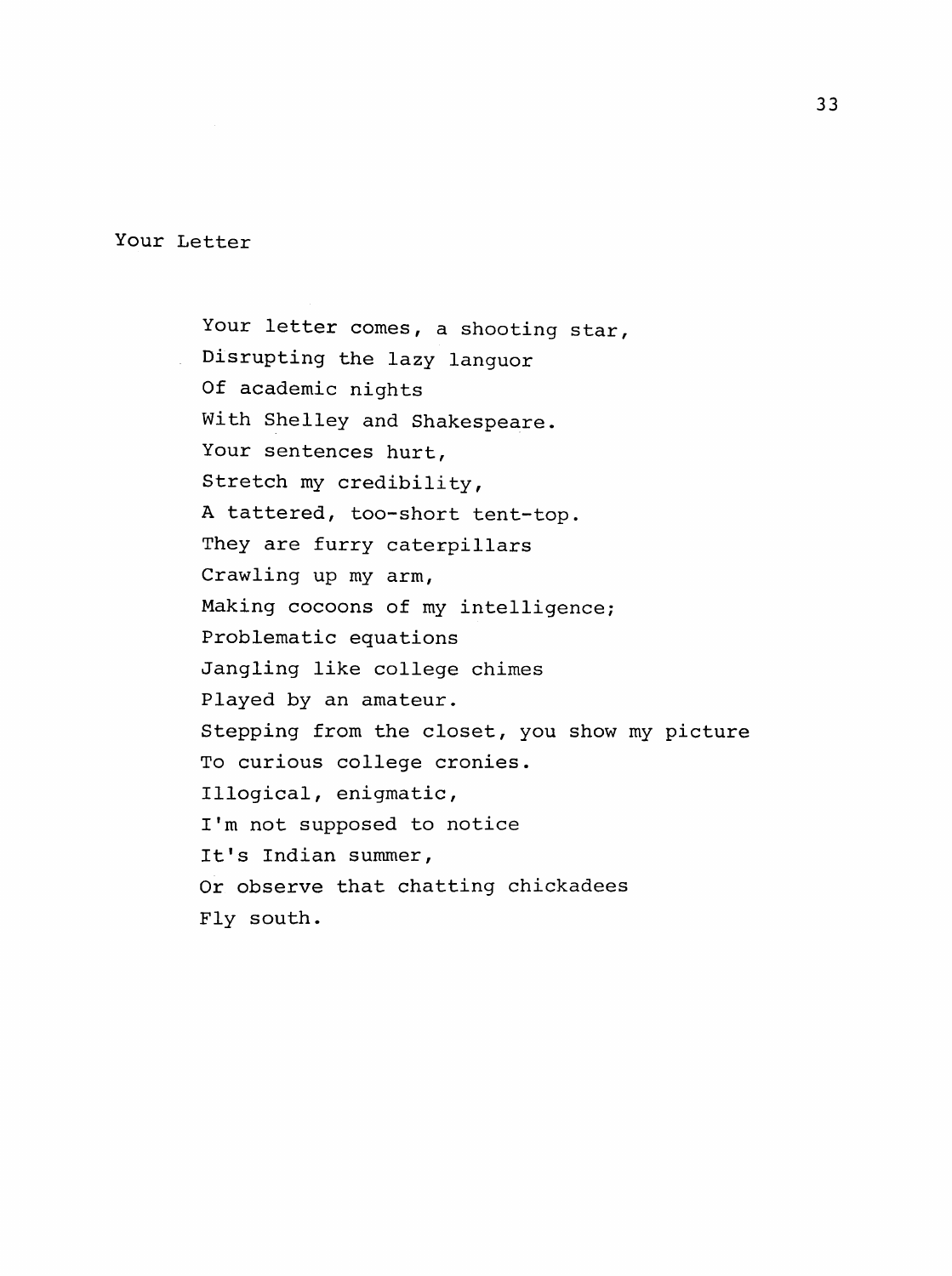Green

Diminutive, delicate, Graceful in gingham. Green glides down the wide marble stairs. Tranquil, tempestuous. Modeling sherbert composure. She sways in her grass-colored shoes.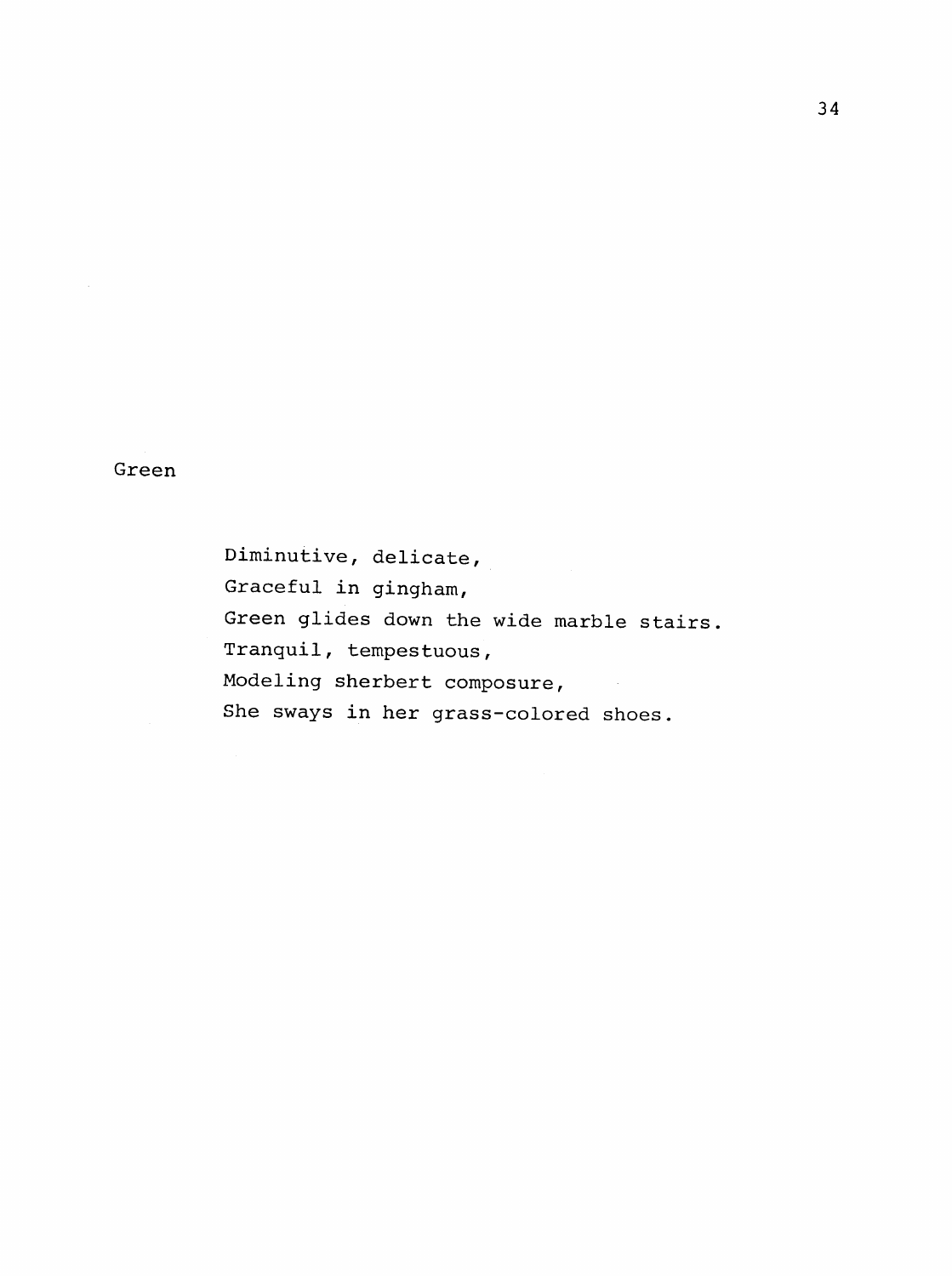### Brown

Shivering easily. Brown knits by the fire, Delighting in patterns Decreased twenty years. Circumspect, sober, Fast nearing forty. Condemning all flirting As fatuous, frantic, She reads Wuthering Heights, The Maid of Lorraine, And compliments Liszt On his pink disregard For decorum.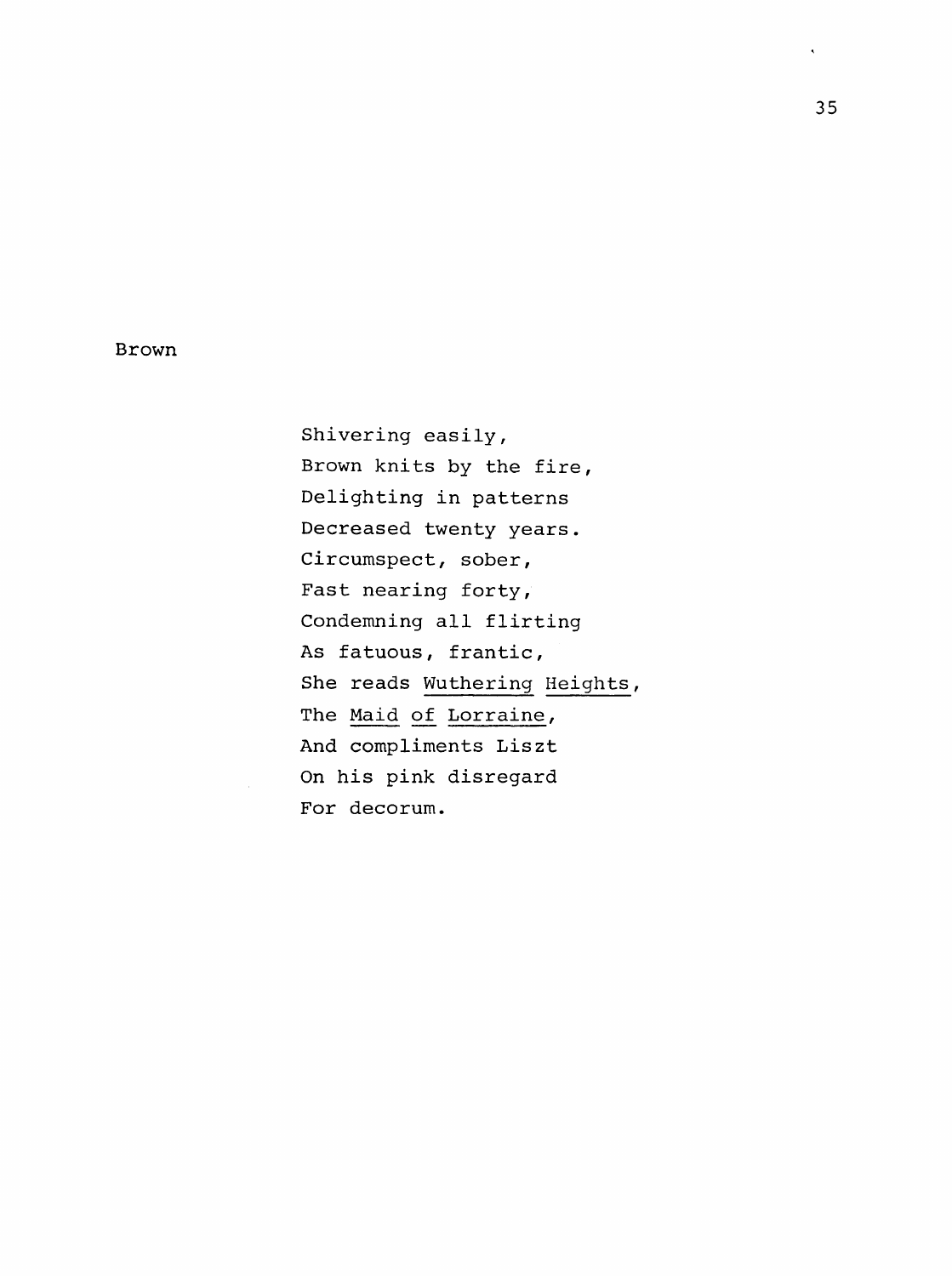Dawn

 $\mathcal{L}^{\text{max}}_{\text{max}}$ 

In amethyst gown, She unpins yellow braids. With cool, perfumed hands.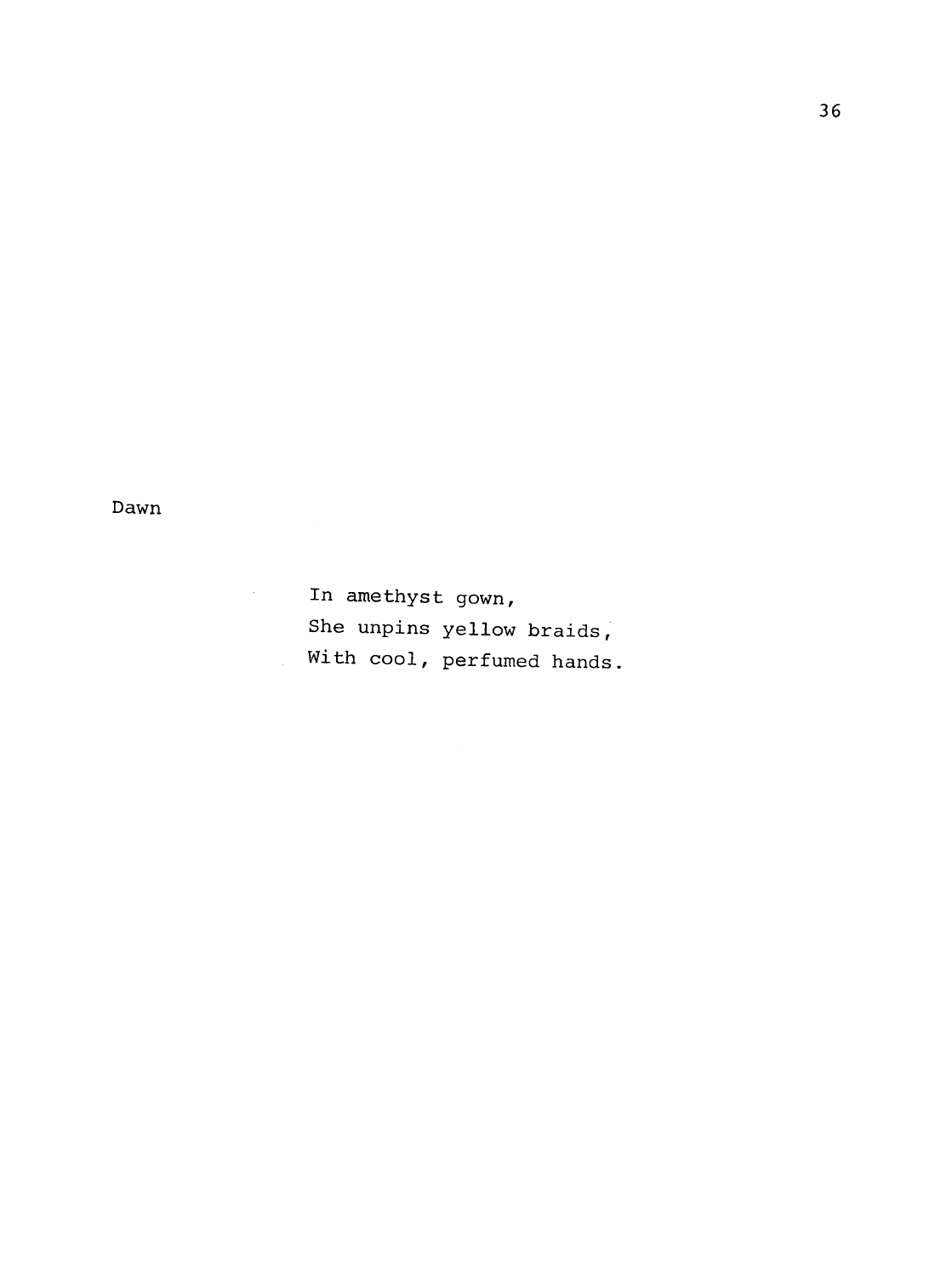Night

Lithe as a leopard, Tawny in taffeta, Night does the samba To Kottke's guitar. Persistent cicadas In tambourine chorus Accompany fireflies, Crescendos of lantern And sound.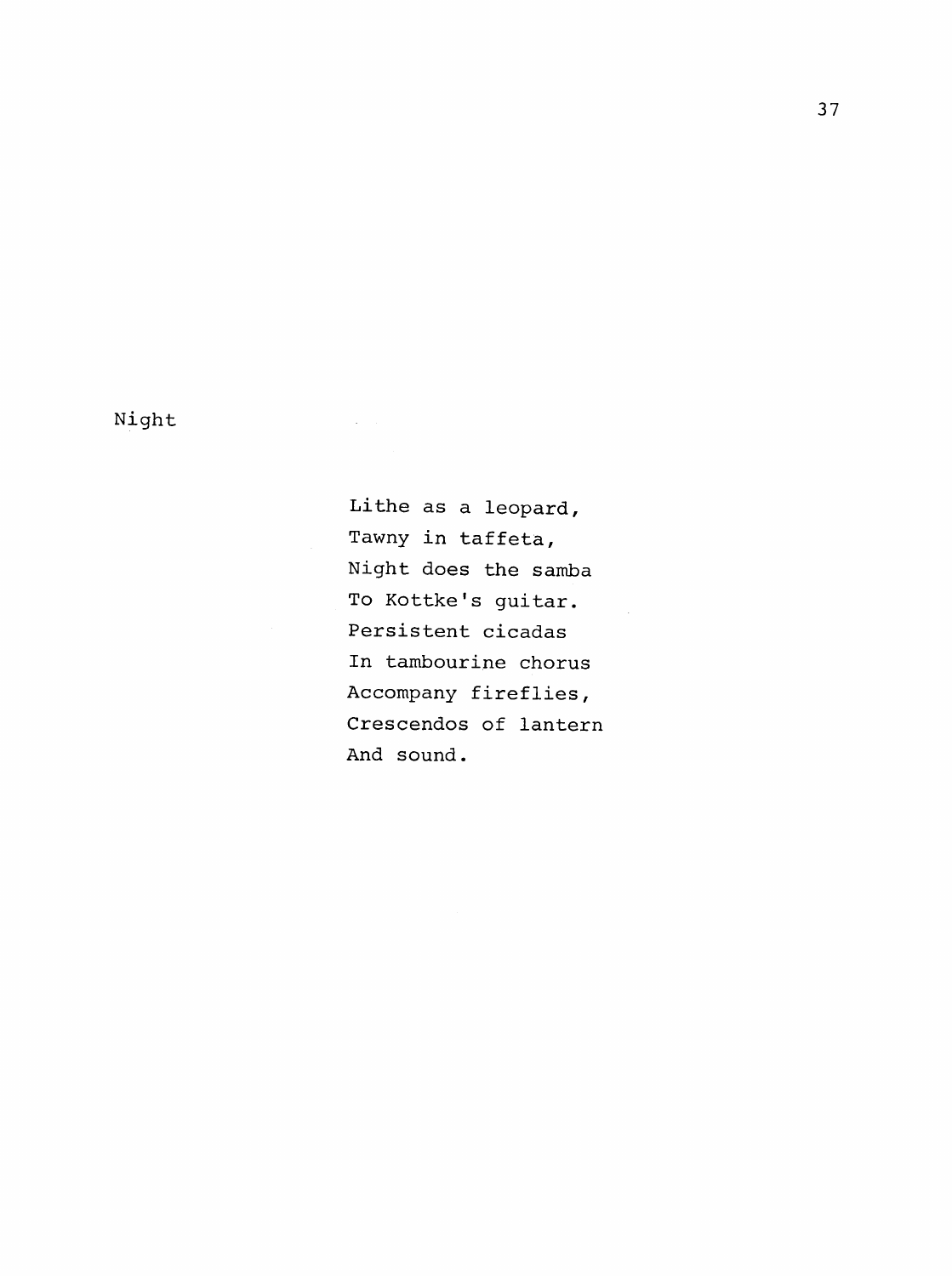# January

An old cavalier Sways toward reveling guests, Juggling wine and fruitcake.

## February

Timid, triumphant. Holding half-grown hyacinths. She makes her debut.

# March

Shrieking invectives, Cursing unruly ringlets. She hurls gilded glass.

#### April

In garments of green, Bewailing her beloved, She weeps him into war

#### May

In plum petticoats, May murmurs scented raptures, Red lips riotous.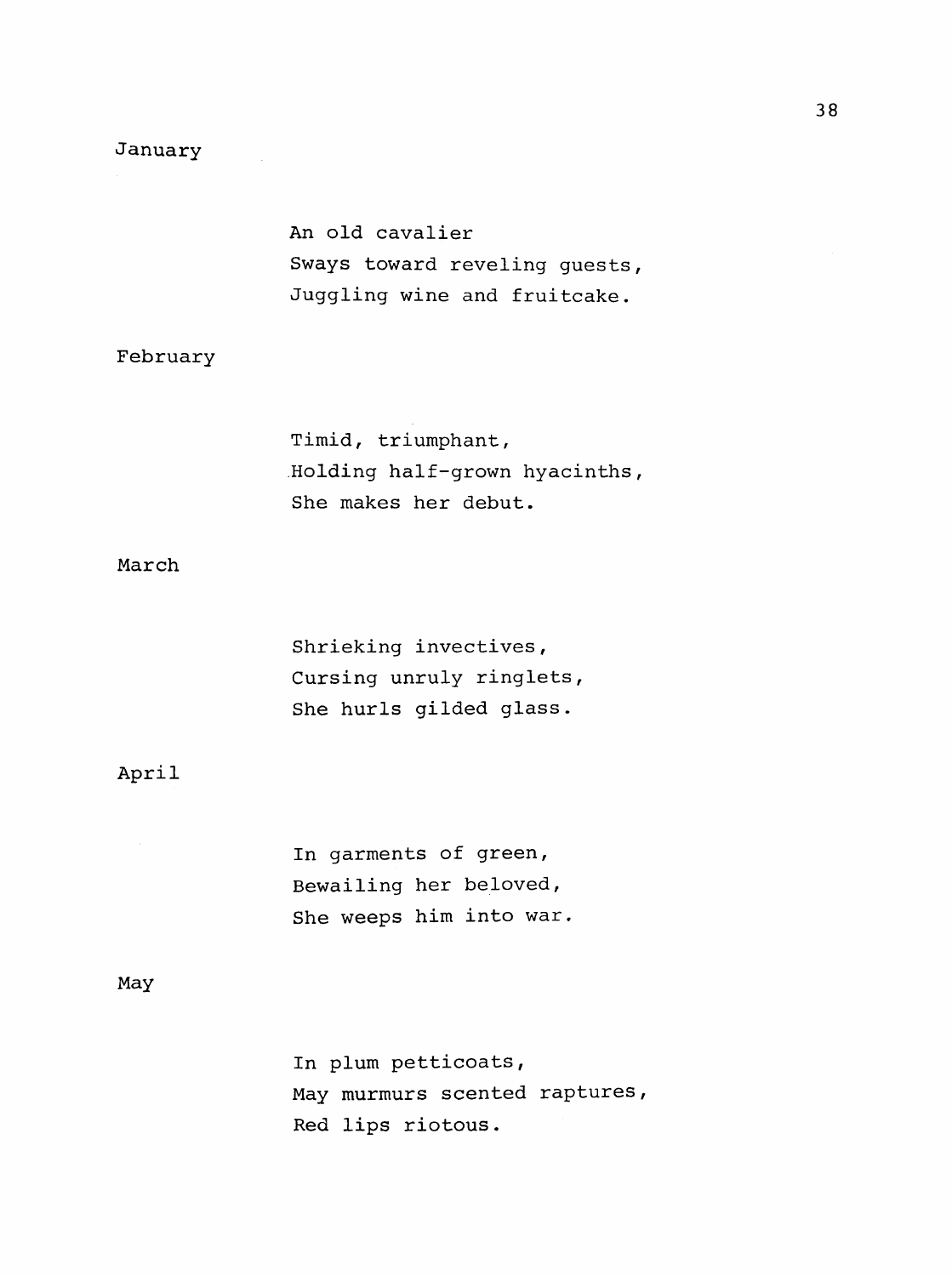June

Nipping her needlework. Lady Capulet listens To Wall Street, Arranges ambition To meet with expense. Discounting the laughter Of lovers On lush summer lawns.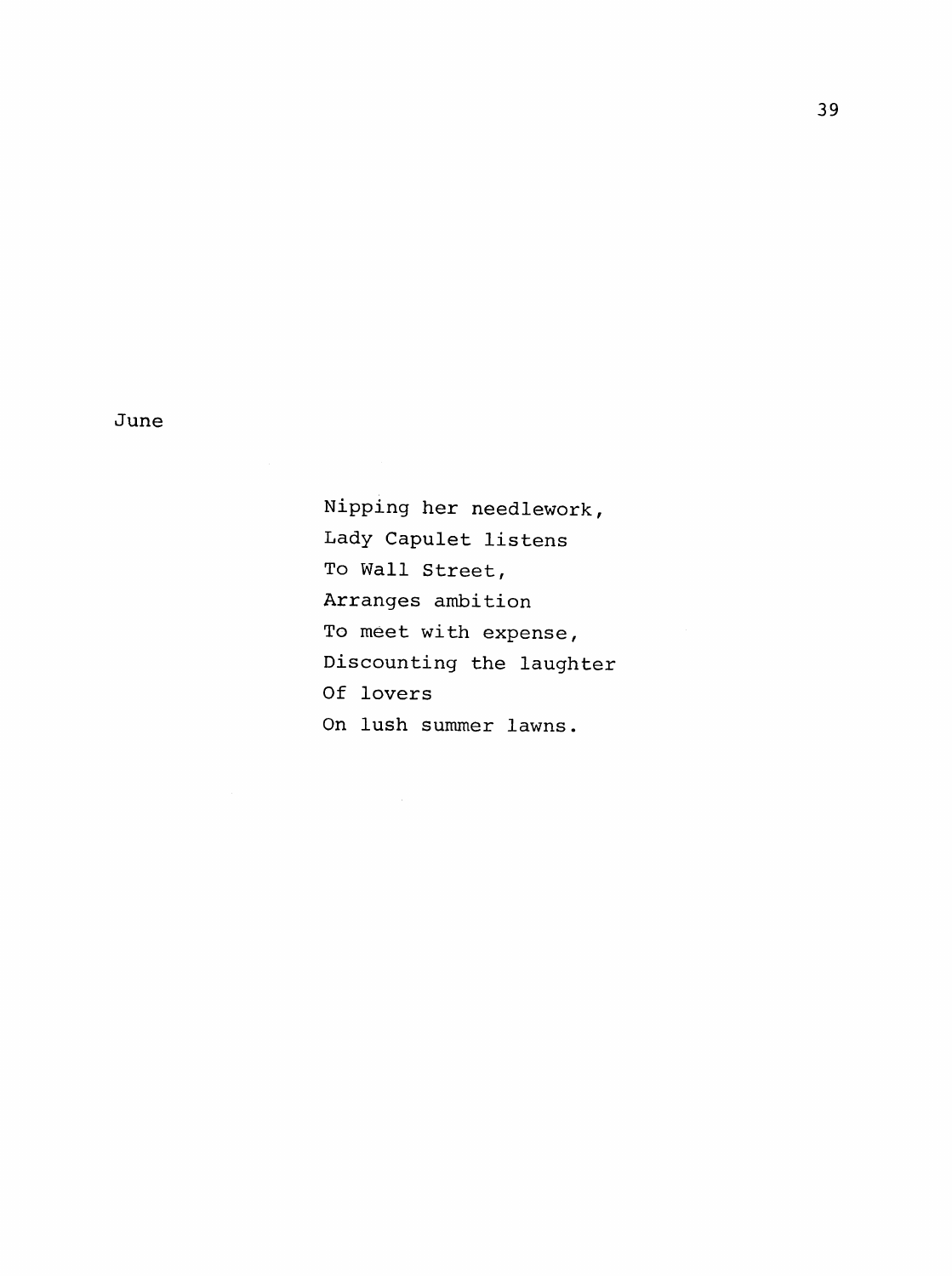April

In heels and hyacinths, April attends the opera, Dancing, dew-like, From the barely stopped cab. Onstage, Isolde Rains rage and remorse, While betrayal Blossoms. Knotting floral kerchief, April dabs At her eyes, Then glides sedately Into the moon-splashed night,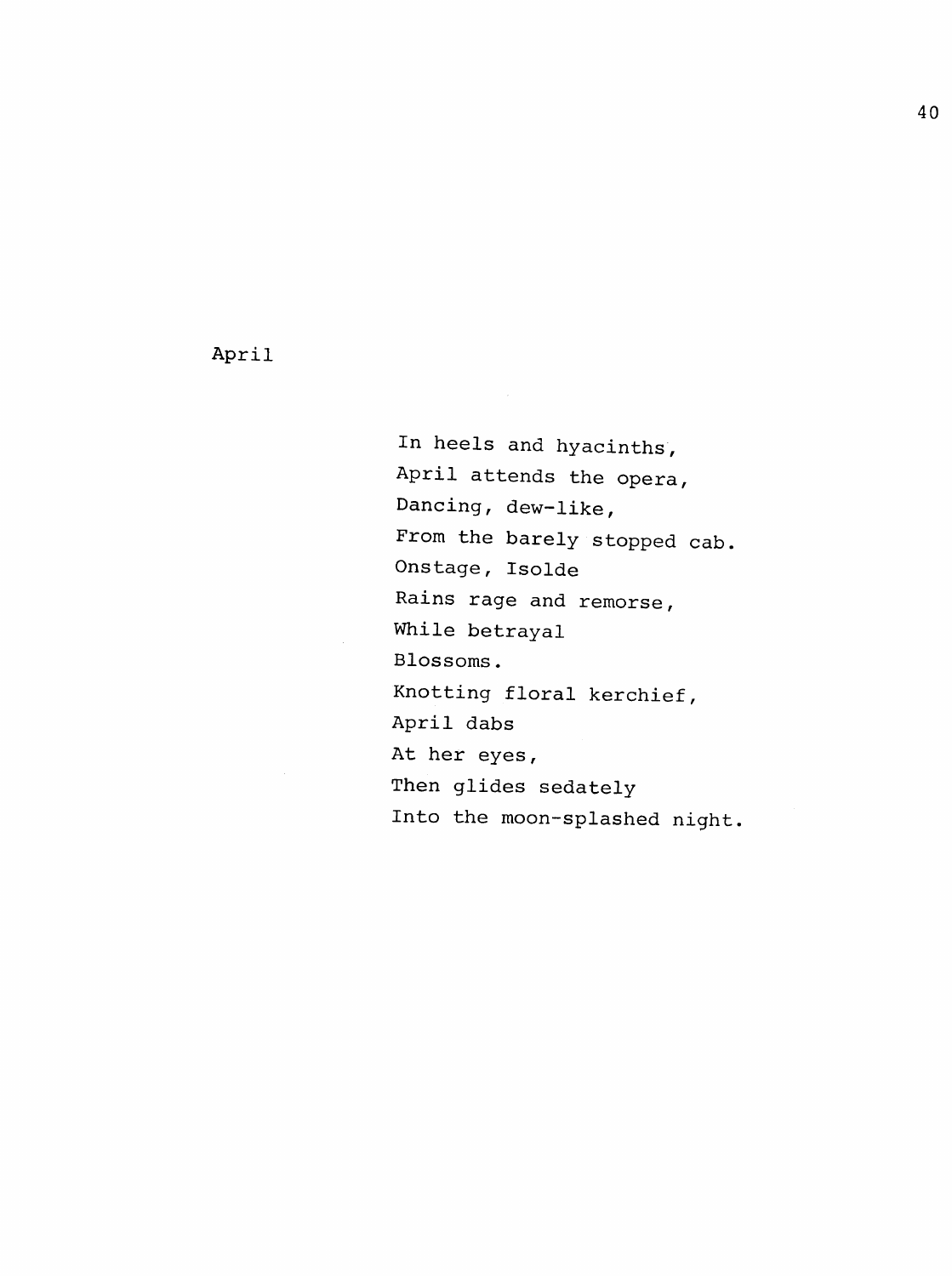Expectation

Cold, the carolers crouch by the fire, Warming frostbitten fingers. Their voices rise With the scent of newly mulled wine. A wintered bard With a weathered cane Sings of Shallot, Of Gawain and Glendour, While the cups are filled And the rustle of caps subsides.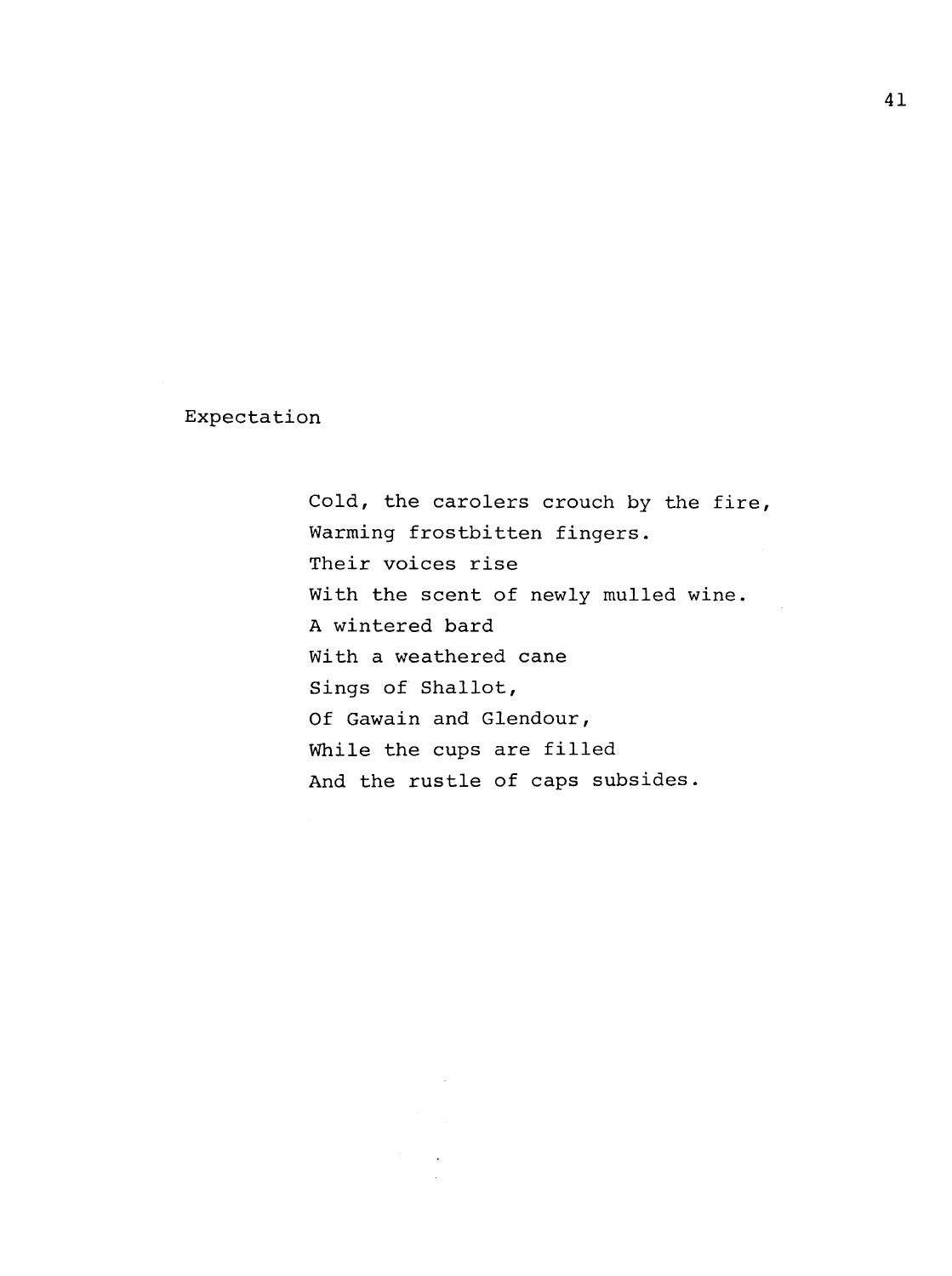Making

Shaping impressions Until they are images, The poet kneads His bread.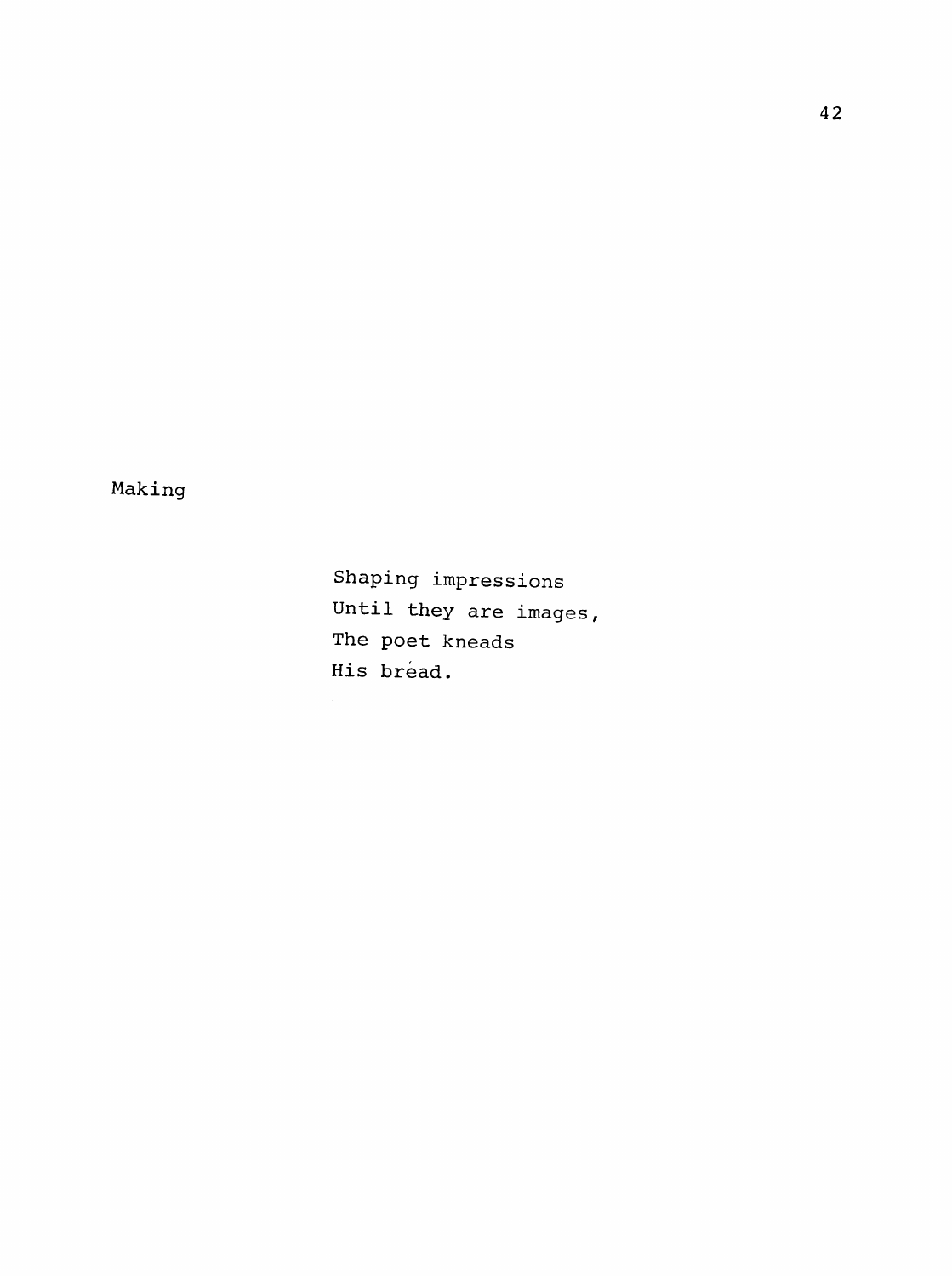To Sylvia Plath

Intruding, contradicting. Your poems astound me, Glinting like razors Deliberately left on the carpet. Careless, controlled, They unhinge attic trunks, Dusty with centuries. The window's brocade you wear to the beach--It's cider for breakfast And brandy for four o'clock tea. You bring no card when you call at the office, Leave wax on the dresser, And perfume on the piano--Defying routine with a nod.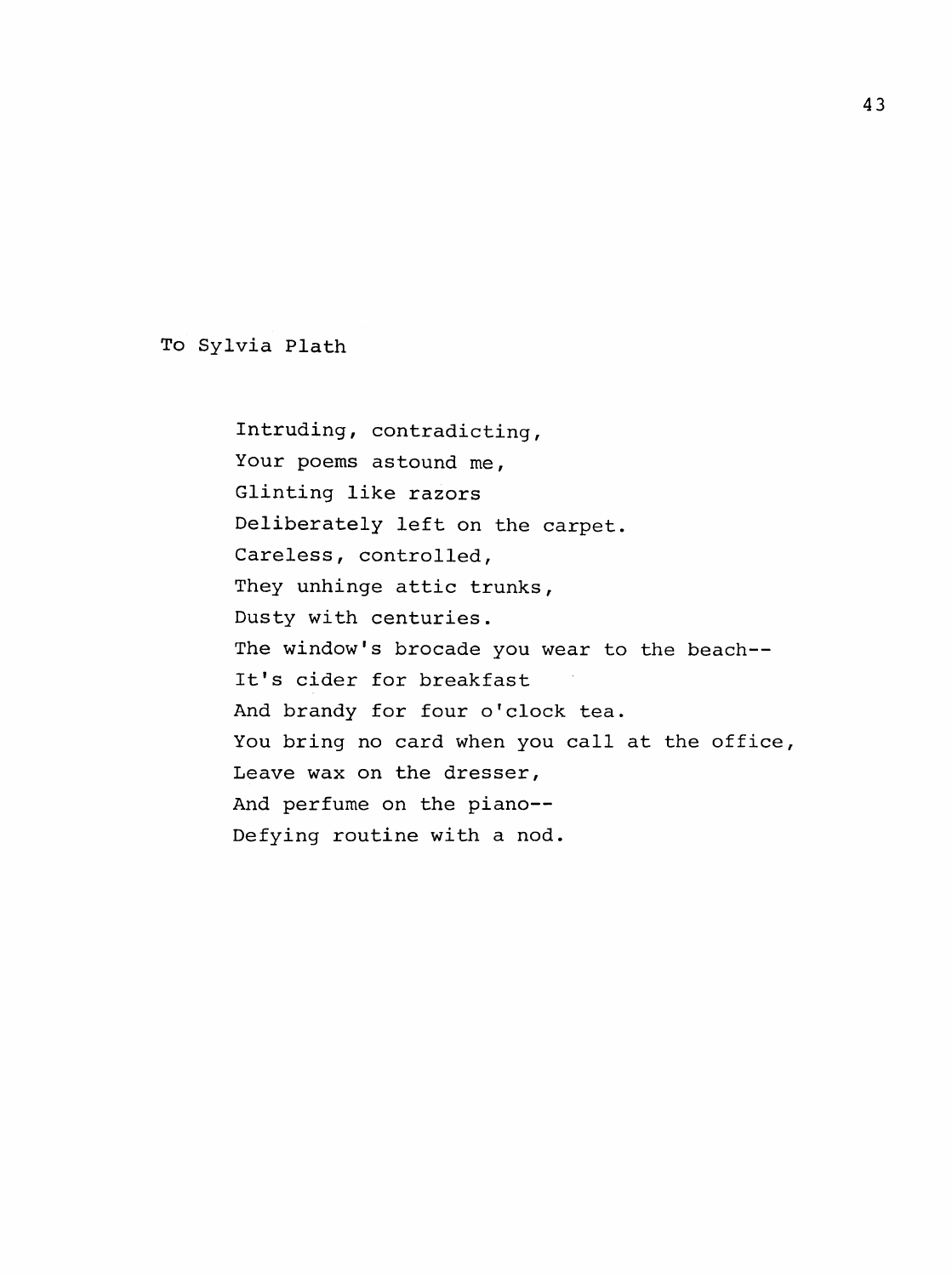Tribute to G.

We took you into twilight, With your cane, And your pail For tobacco, Your myths of Reconstruction, And your tales Of ten-penny bread. Cajoled into twilight. Tolerant, tender. Showing surprise At our hiding in arbors, It seemed you held the haunted night at bay, Prolonging the vespers Of sparrows in the brush.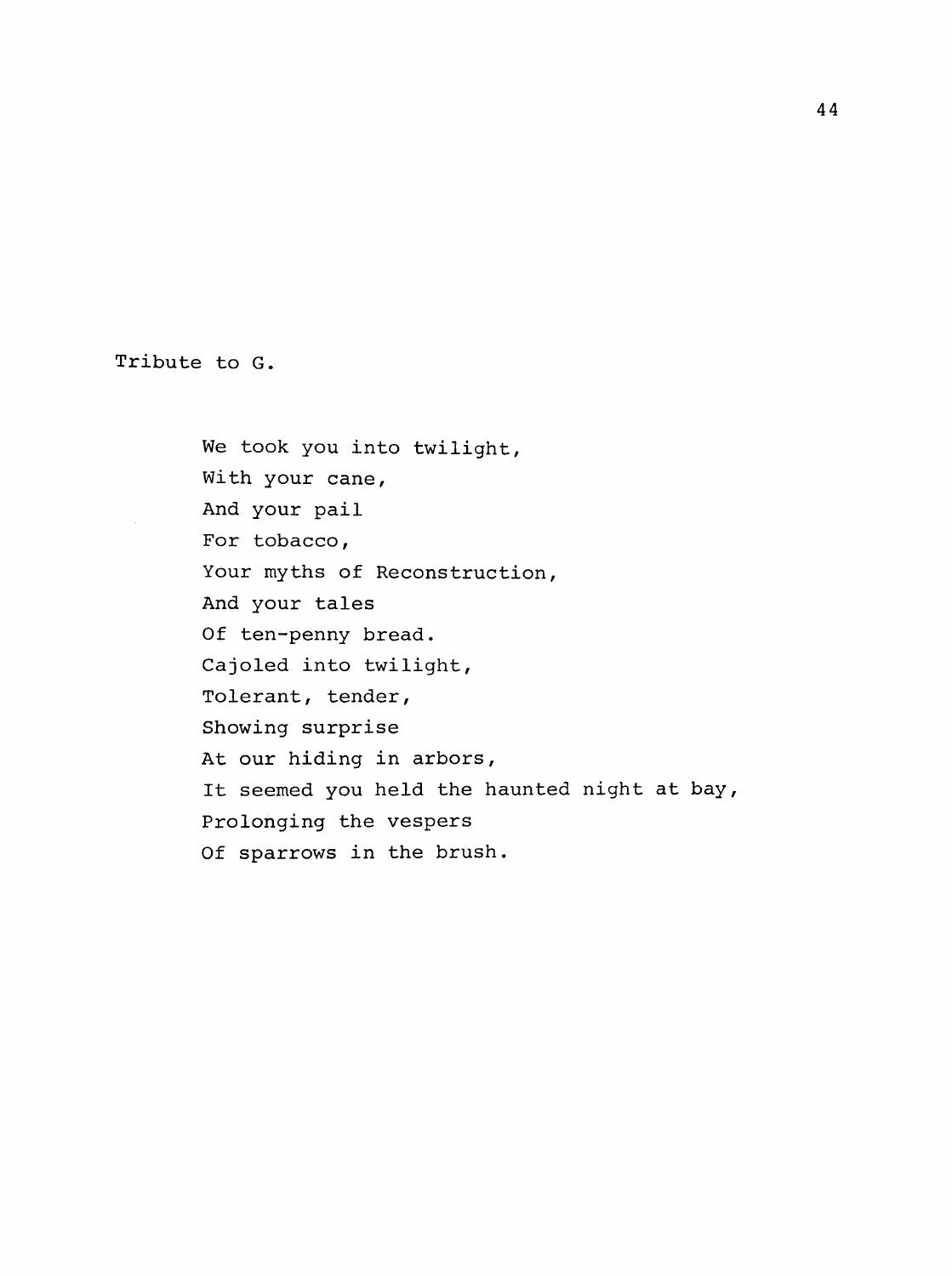# Golden Anniversary

She

Seventy-five, scented. Buxom, bewitching. Saluting her guests With a girlish guffaw, She thinks of the snow, And the birth Of a ten-pound tyrant, Remembers her schoolroom. Where children chimed Cicero, And the garnet voice Of a gallant man, Daring her to waltz.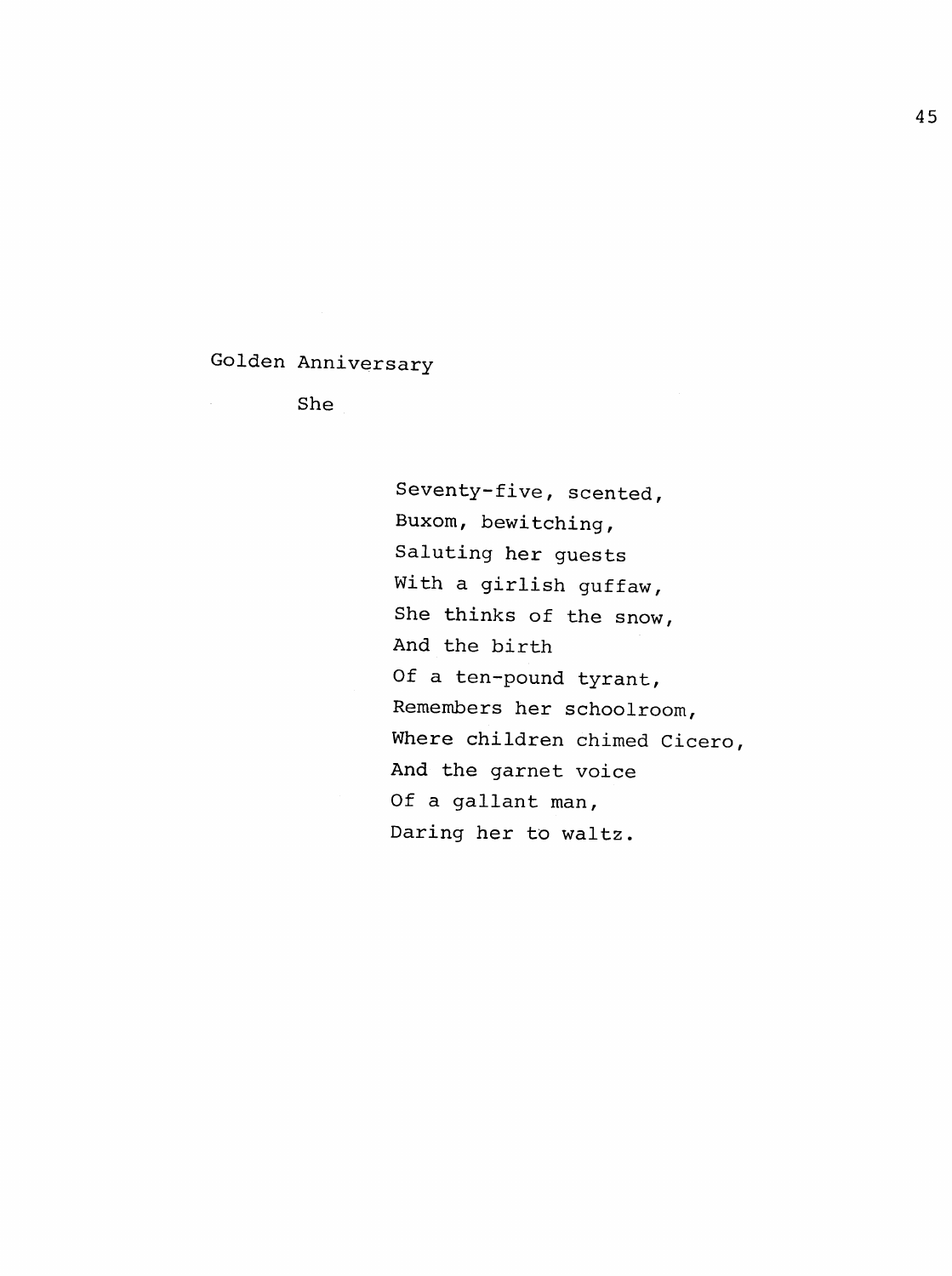Months On Parade

January

A gray monk With a grizzled face Chops chunks of wood For a flickering fireplace, Coughing dryly in a paper-thin house. The wind shrieks. While the scent of stale myrrh Rises with drunken laughter From next-door apartments.

February

Coy, temperamental. She buys new perfumes daily, Tempting spring. Her boots, Spanish leather and nails, Scrape the pavement, Gathering snowflakes. Coaxing crocuses, Flirting with fireflies, Shoving flowers underground. Like unstrung brats. Willful, willowy. She pastes flags on her dresses. Saucily stamping Valentines.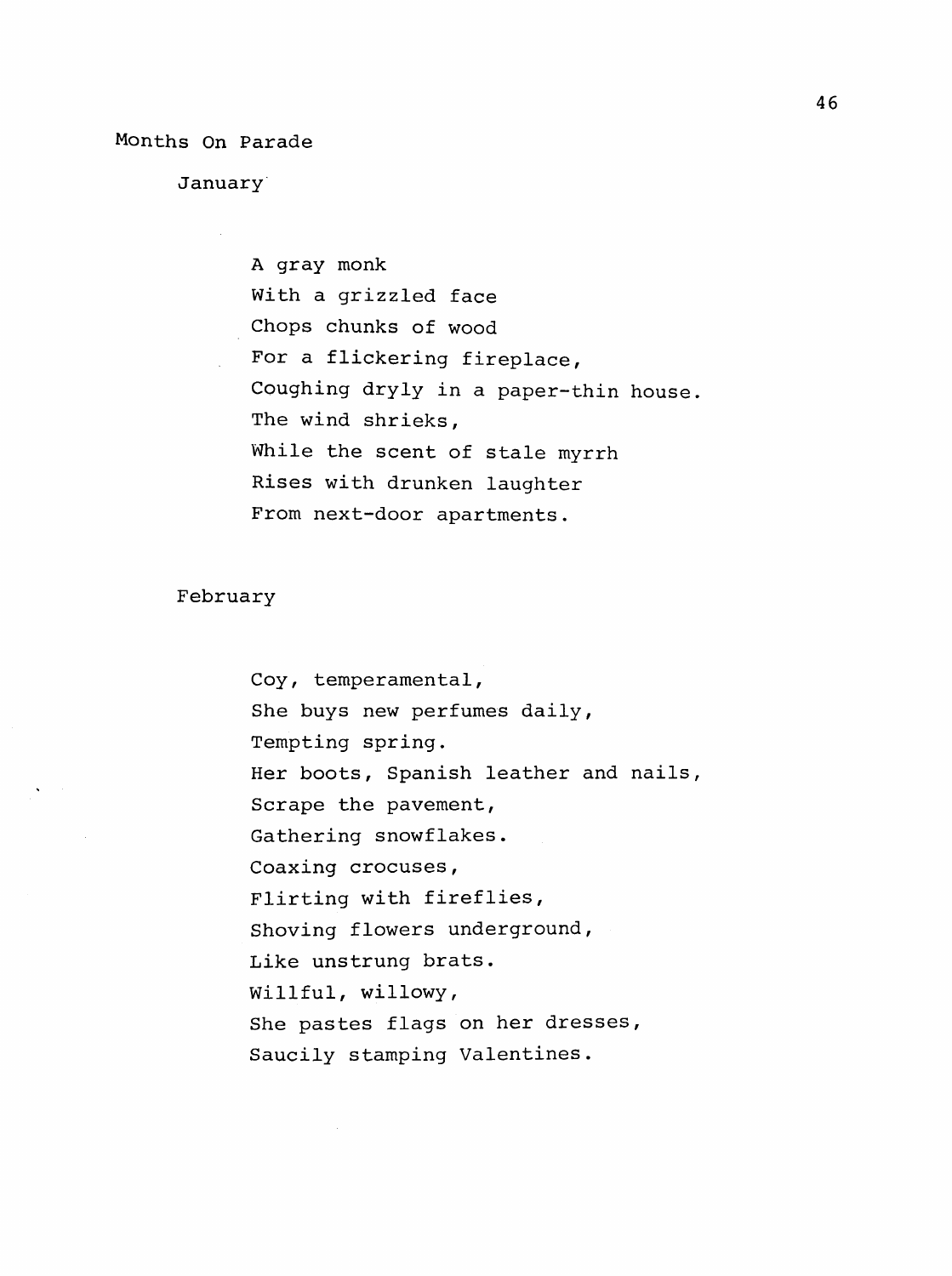#### March

Anne Boleyn, masquerading at balls, March is erratic. She storms the executive's heart With Windsong and chocolates, Discusses Descartes in a booming contralto. And changes her mind when he simpers, Putting a peppermint into her mouth. Her silence becomes like a schoolgirl's.

# April

Dew-like, delicate, April writes her analysis. Batting her eyes like blotches As she erases. In the hall she demures, Puts her hat on the table. And then on her head. Remembering where she is going

#### May

Mild and mothering. May consoles, Leaving baskets for the poor. And schoolbooks for janitors. Like crème de menthe Her voice soothes strident children, Aiming rocks at the shivering doves.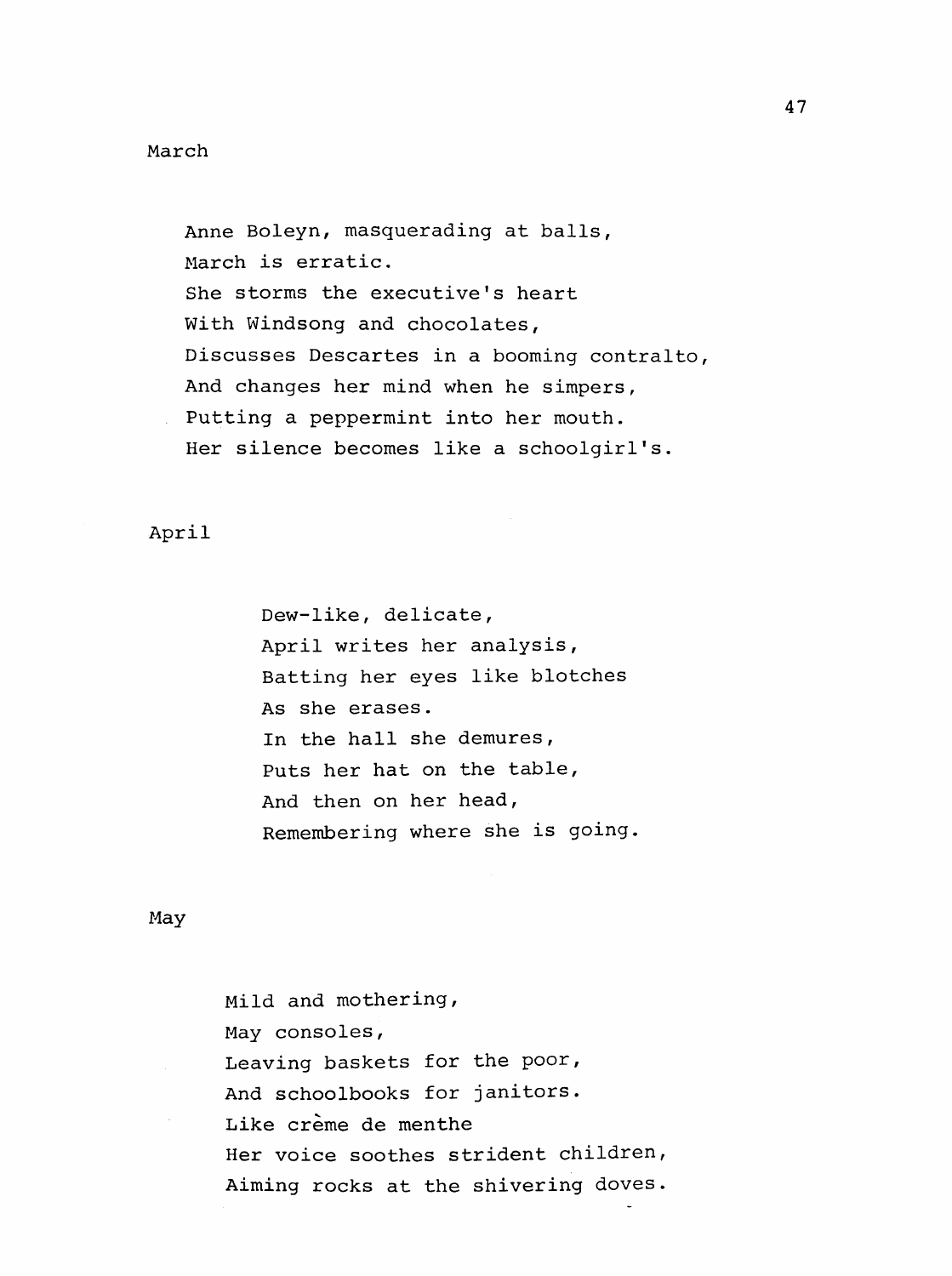#### June

In her diary she calculates dowries, Reaching over absently to straighten plastic chrysanthemums. Nervous lovers, giggling on park benches. Notice her beady eyes. Remembering Lady Capulet. On her clothesline, a mockingbird sways dangerously. In the south, the dark clouds gather, While perfumed widows Nestle under umbrellas.

# July

A housewife reading Strindberg, She takes quick dips in the back yard pool. Curls up on a quilt To nibble nuts and chocolates. Disliking dishes, she clutters the house. Studies tourist tracts of the Riviera, And jangles her car keys. Misty and sequined. She smiles at her six o'clock husband, Building his boat on the front lawn.

# August

Seven attendants fan her Yawning languorously, August, luxuriant. Flashes ivory teeth,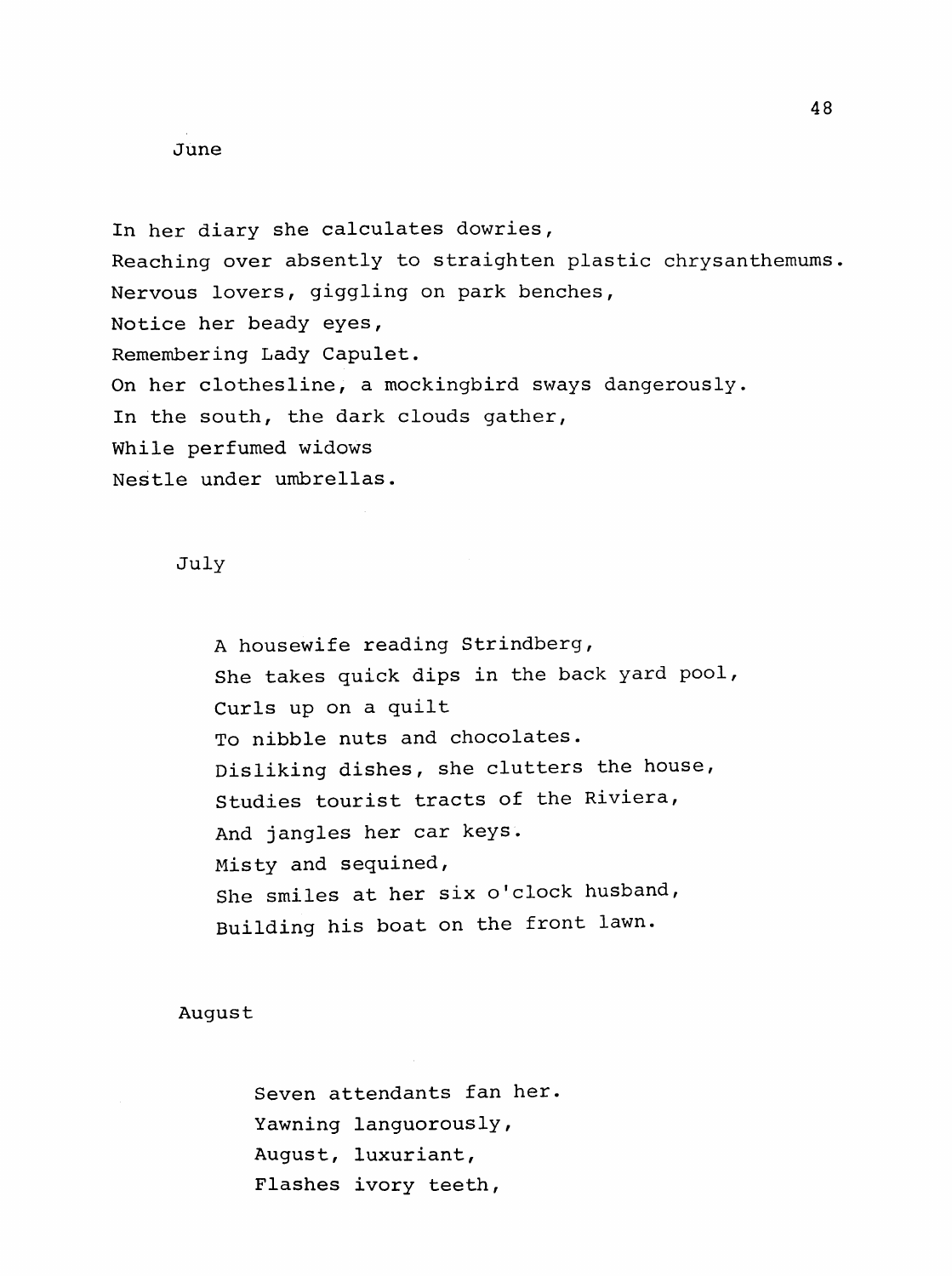Knots her hair in French fashion, And lauds Latin verbs In her versatile Welsh lilt. She touches the lute by her bedside. Her mind alive with memories From another age.

September

A curvaceous abbess. She sips mint julip. Munches sugary pralines. Smiling covertly At the shy Sagittarian priest. In bed she reads Swinburne, Throbbing, enthralling, While the wild swans call softly To the crisp, brown leaves.

October

Wizened and wild, she stalks the earth, Her voice like the wail Of untuned guitar strings. Chanting in graveyards. She rustles the grass, Mingles her spells With the whines of scurrying hounds.